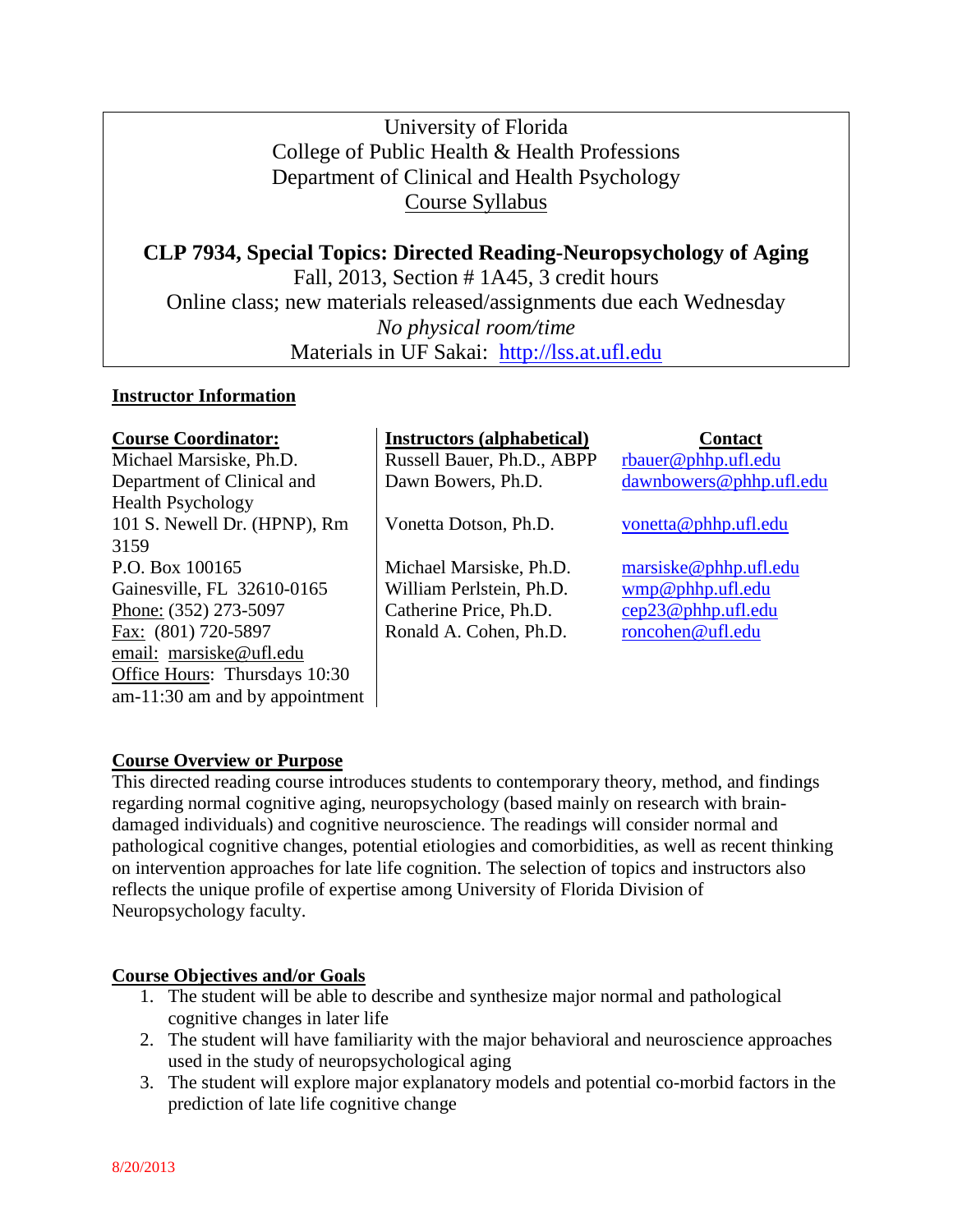4. The student will become familiarized with contemporary approaches to intervening with late life cognition, and will be able to summarize emerging data needs in this nascent area.

### **Course format**

This is a directed reading course. Students will access personal-use electronic copies of all assigned readings in this course (online, in the UF Sakai system). Each week, students will be expected to summarize, synthesize and integrate readings (along with outside material they choose to bring in) so that they can explain readings to others. This will take the form of a weekly teaching PowerPoint presentation produced by the student (see "Assignments" below for details). Powerpoints must be uploaded by 4:05 pm (Eastern time) each week, as described below.

### **Prerequisite**:

Students must be registered graduate students in good standing at the University of Florida. The course is open to students from all disciplines, although some of the material may be challenging for students without basic coursework in cognitive/developmental psychology or neuropsychology. Students are expected to seek out additional foundational reading and materials in areas that are challenging for them; students are invited to ask course instructors for recommendations.

#### **Course materials**:

Each week is associated with readings (empirical articles, meta-analyses, review chapters, theoretical papers, fact sheets, consensus statements). These are detailed below in the weekly calendar, and electronic copies will be provided at the class Sakai site.

#### **Course website**:

The course will be delivered entirely via the UF Sakai system at [http://lss.at.ufl.edu.](http://lss.at.ufl.edu/) Weekly homework assignments (student-produced PowerPoint presentations) will be distributed via Sakai, and should be submitted by the student as an attachment to the class Sakai site ("Assignments" tab).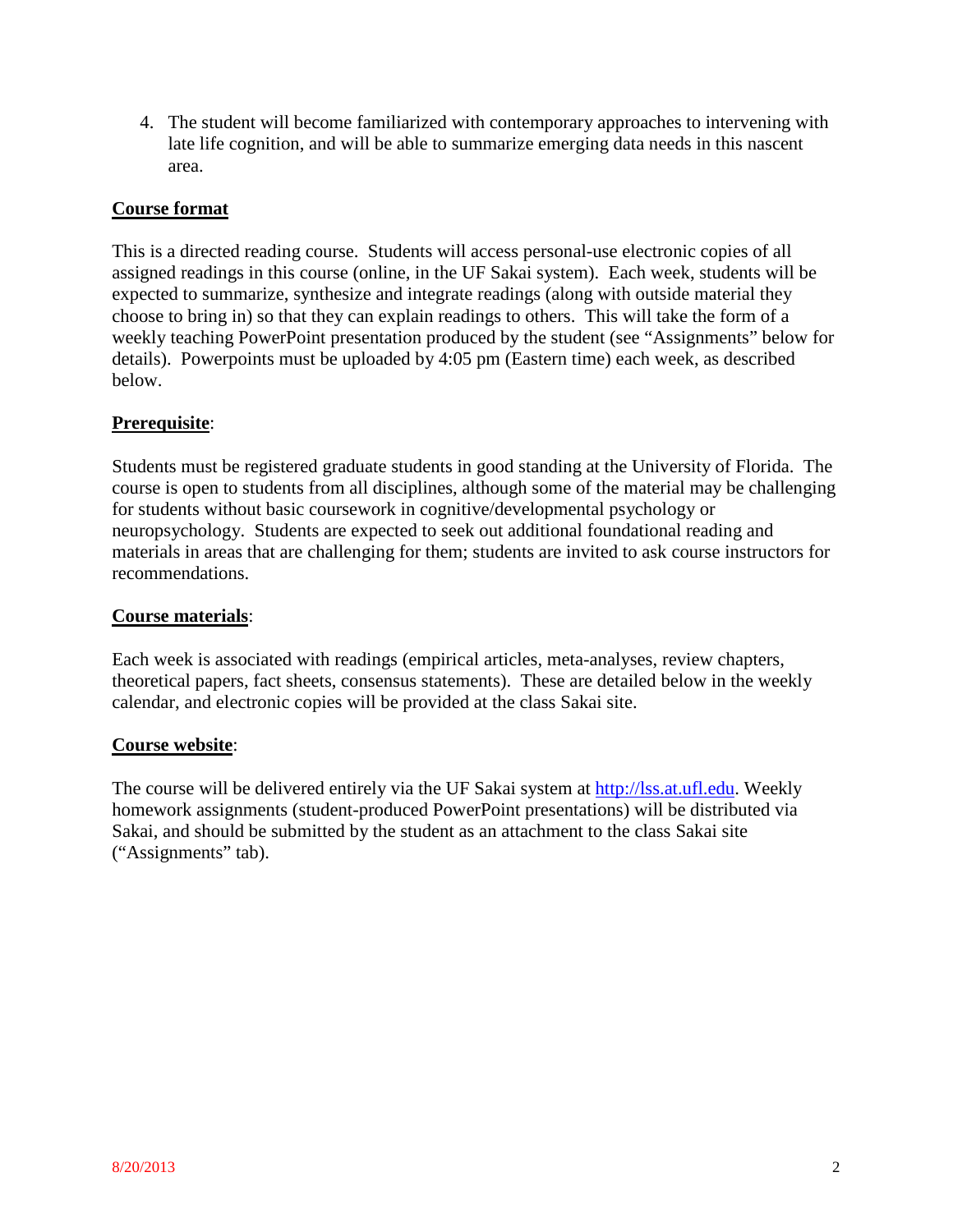### **Course Requirements/Evaluation/Grading**

Percentage grades in this class are earned on the basis of points (described below), and then converted to letter grades (as shown in this chart). Letter-grade GPA equivalents are shown in the second table below.

| <b>Percentage or</b><br>points earned<br>in class | $93% -$<br>100% | $90% -$<br>92% | $87% -$<br>89% | $83% -$<br>86% | $80% -$<br>82% | $77% -$<br>79% | $73% -$<br>76% | 70%-<br>72% | $67% -$<br>69% | $63% -$<br>66% | $60% -$<br>62% | Be-<br>low<br>60% |     |     |     |     |
|---------------------------------------------------|-----------------|----------------|----------------|----------------|----------------|----------------|----------------|-------------|----------------|----------------|----------------|-------------------|-----|-----|-----|-----|
| <b>Letter Grade</b>                               |                 | A-             | $B+$           | B              | $B -$          | $\sim$<br>◡    |                | C-          | D+             |                | D-             | F                 | WF  |     | NG  | S-U |
| equivalent                                        |                 |                |                |                |                |                |                |             |                |                |                |                   |     |     |     |     |
|                                                   | 4.0             | 3.67           | 3.33           | 3.0            | 2.67           | 2.33           | 2.0            | 1.67        | 33<br>ے بی     | 0.1            | 0.67           | 0.0               | 0.0 | 0.0 | 0.0 | 0.0 |

For greater detail on the meaning of letter grades and university policies related to them, see the Registrar's Grade Policy regulations at <http://www.registrar.ufl.edu/catalog/policies/regulationgrades.html>

On the course schedule below is listed the date on which each assignment is distributed to the class. Assignments are always due, in e-learning, on the Wednesday designated below, by 4:05 pm.

The grade for the class will be based on the weekly Powerpoints. *Each Powerpoint presentation will be weighted to count for the exact same proportion of your final grade, even if varying numbers of pages-to-read are given to each week. The sole exception is the "Dementias" module, which spans two weeks, and has double weight.*

1. *Submitted Powerpoint presentations*. (100% of grade) – Each week, a Powerpoint will be required (details below). Each powerpoint is worth 6.67% of the final grade (except for the "Dementias" module, which spans two weeks, and is worth 13.33%). *Submit via Sakai.*

The Powerpoint should:

- a. Start with OBJECTIVES and a list of key terms and their definitions. See the appendix of this document for more details on how to write objectives
- b. The final slides should be labeled SUMMARY/WRAPUP or something like that, and should strive to constitute an INTEGRATIVE SUMMARY of the week, along with future directions.
- c. Your approach to reviewing the articles to to provide a summary/synthesis/integration/analysis of what you have read
	- the powerpoint should not be a point-by-point review of each article, but should provide the "big picture"
	- the powerpoint should take the form of lecture slides you would use if teaching an upper-division undergraduate or lower-division graduate course
- d. Draw on good teaching practice
	- Good teaching powerpoints usually use informative headers that summarize key points
	- Are not text-dense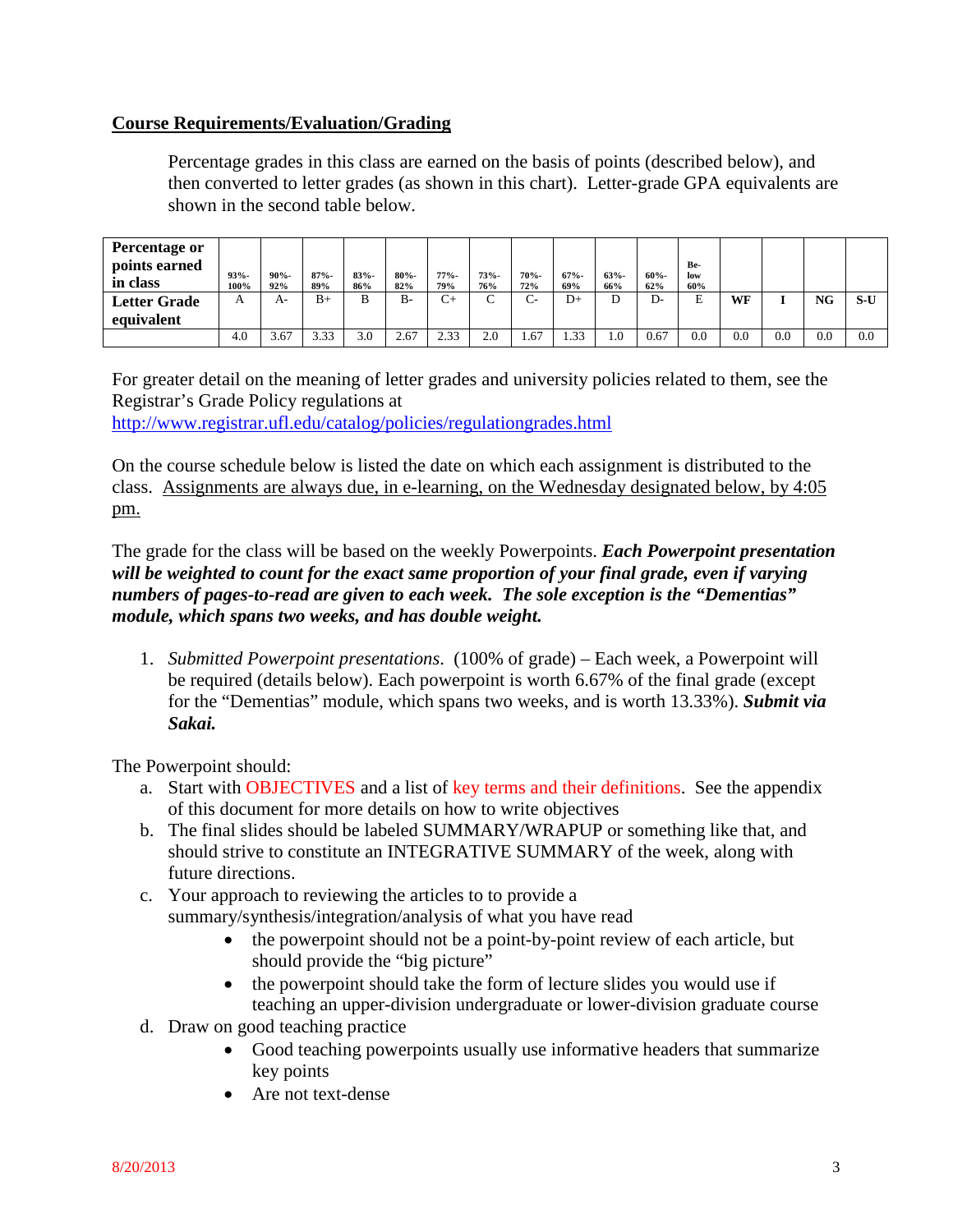- Supplement text with illustrative graphics, figures, tables, charts, video/sound clips
- e. Draw on knowledge outside of the required readings
	- Sometimes complex ideas will need definitions/explanations/etc.
	- You may consult outside references, websites, textbooks etc (this is encouraged)
	- Any outside materials included should be properly references/cited on the slide itself
- f. Have sufficient/adequate content
	- A typical class involves 3 hours of lecture per week; thus the number of slides must be sufficient to cover a class of this length
	- Consequently, there is a FIFTY SLIDE MINIMUM (50) for each week.
	- Students may use more than fifty slides, especially if it is useful for reducing the density of single slides
	- There is a ONE HUNDRED AND FIFTY SLIDE MAXIMUM (150) for each week.

The grading rubric for each powerpoint is as follows. (The "Dementia" module is a doublemodule spanning two weeks, and point values will be doubled in that week.

| Item                                 | <b>Points</b> | <b>Illustrative breakdowns</b>                                                                                                                                                                                                                                                                                                                                                                                                                                                 |
|--------------------------------------|---------------|--------------------------------------------------------------------------------------------------------------------------------------------------------------------------------------------------------------------------------------------------------------------------------------------------------------------------------------------------------------------------------------------------------------------------------------------------------------------------------|
|                                      |               | (these are examples only, and do not constitute)                                                                                                                                                                                                                                                                                                                                                                                                                               |
|                                      |               | hard-and-fast rules; there is always some instructor                                                                                                                                                                                                                                                                                                                                                                                                                           |
|                                      |               | subjectivity in this kind of rating)                                                                                                                                                                                                                                                                                                                                                                                                                                           |
| Accuracy/thoroughness of<br>coverage | 20            | $20$ – all <i>major</i> concepts/ideas from the readings<br>$\bullet$<br>have been covered (with redundancies eliminated)<br>18 – most major concepts covered; some concepts<br>$\bullet$<br>left uncovered or unclearly discussed or<br>redundancies exist<br>$16$ – several major concepts uncovered or left<br>$\bullet$<br>unclear<br>$14$ – whole readings clearly given short schrift or<br>$\bullet$<br>left out<br>$12$ – significant gaps in coverage or clarity<br>٠ |
|                                      |               | Point values below 12 would be assigned for absent<br>$\bullet$<br>or wholly inadequate presentations                                                                                                                                                                                                                                                                                                                                                                          |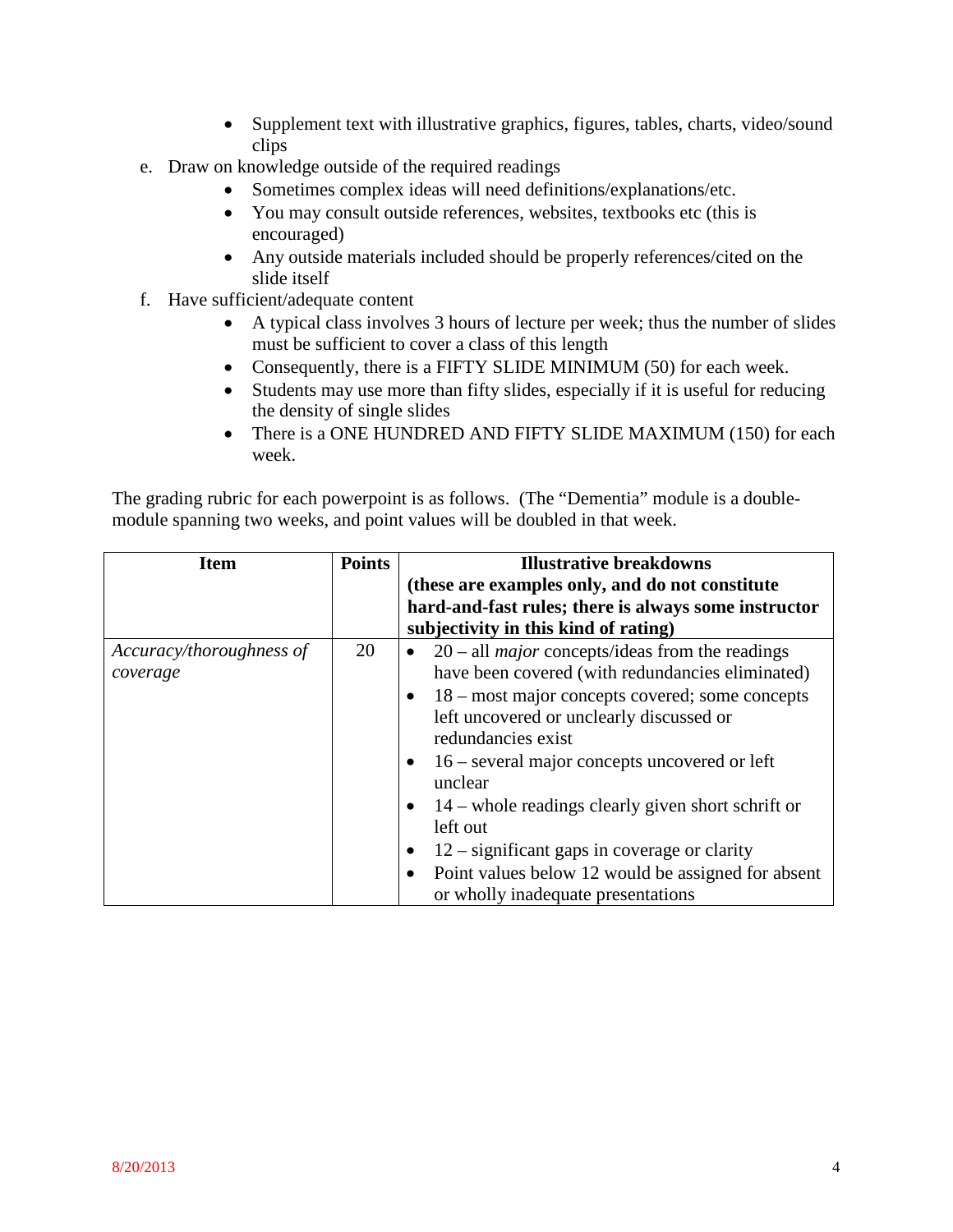| <b>Item</b>                             | <b>Points</b> | <b>Illustrative breakdowns</b>                                                                                                                                                                                                                                                                                                                                                                                                                                                                                                                                                                                                                                                                                                                                                                            |
|-----------------------------------------|---------------|-----------------------------------------------------------------------------------------------------------------------------------------------------------------------------------------------------------------------------------------------------------------------------------------------------------------------------------------------------------------------------------------------------------------------------------------------------------------------------------------------------------------------------------------------------------------------------------------------------------------------------------------------------------------------------------------------------------------------------------------------------------------------------------------------------------|
|                                         |               | (these are examples only, and do not constitute                                                                                                                                                                                                                                                                                                                                                                                                                                                                                                                                                                                                                                                                                                                                                           |
|                                         |               | hard-and-fast rules; there is always some instructor                                                                                                                                                                                                                                                                                                                                                                                                                                                                                                                                                                                                                                                                                                                                                      |
|                                         |               | subjectivity in this kind of rating)                                                                                                                                                                                                                                                                                                                                                                                                                                                                                                                                                                                                                                                                                                                                                                      |
| Good pedagogical practice               | 20            | $20 - \text{key}$ points are highlighted and summarized<br>$\bullet$<br>(main ideas, not details); text density is not<br>overwhelming; good supplementation with<br>figures/tables/graphs/charts, media, etc.<br>$18 - \text{key}$ ideas are sometimes lost in too much<br>detail; dense slides; excessive reliance on text<br>$16$ – slides seem too much like summary of<br>$\bullet$<br>readings; not much evidence of reduce or "teach"<br>content<br>$14$ – simple summaries of articles; no major<br>organizational framework<br>12 – inaccurate, incomplete, disorganized material<br>$\bullet$<br>Point values below 12 would be assigned for absent<br>$\bullet$<br>or wholly inadequate presentations                                                                                          |
| Use of outside sources                  | 10            | $10$ – extensive evidence of outside sources used to<br>$\bullet$<br>illustrate, amplify, define, add new ideas<br>$9$ – substantial inclusions of outside sources<br>$\bullet$<br>8 – students clearly drew on materials outside of the<br>assigned readings; clear areas where more work<br>could have been done<br>7 – some attempt to illustrate at least some points<br>$\bullet$<br>with additional sources<br>$6$ – limited (3 or fewer) uses of outside sources<br>$\bullet$<br>Point values below 6 would be assigned for fewer<br>$\bullet$<br>than three outside references                                                                                                                                                                                                                    |
| Evidence of effort in<br>design/summary | 10            | $10$ – outstanding attention to design/sensory<br>$\bullet$<br>appeal/interest value/systematic organization<br>(without distraction)<br>9 - clear attention to design/sensory appeal/interest<br>$\bullet$<br>value/systematic organization (possibly with some<br>clutter/distraction)<br>8 – evidence of attention to design, etc., but with<br>$\bullet$<br>substantial reliance on textual summaries of read<br>materials<br>$7$ – limited attention to design/etc.<br>$\bullet$<br>$6 - \text{minimal}$ (3 or fewer) attention to design/etc.<br>$\bullet$<br>Point values below 6 would be assigned for less<br>$\bullet$<br>than minimal/absent attention to design etc, or<br>substantial distractibility/clutter (e.g., cartoons<br>characters on every page; blinking lights on every<br>page) |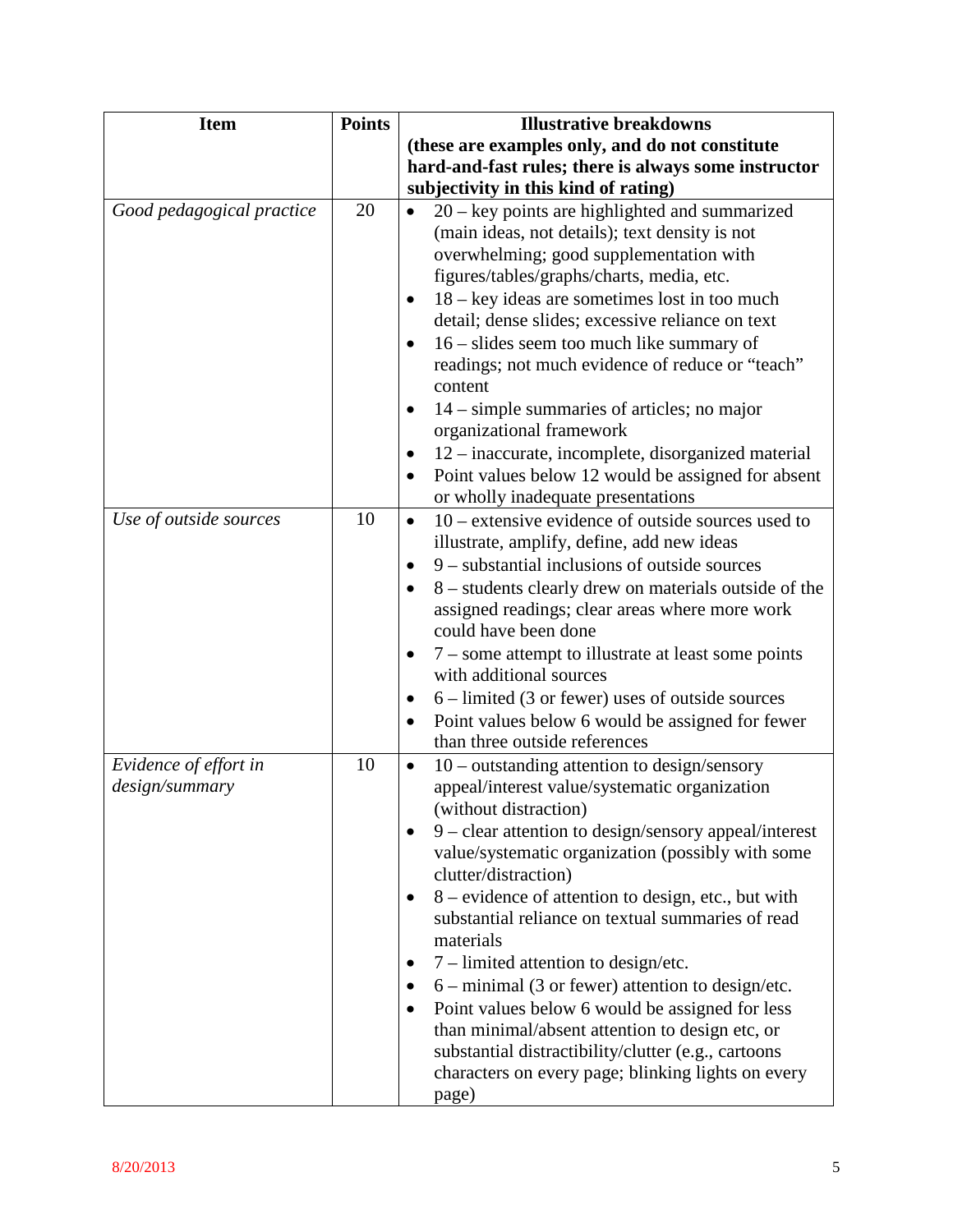| <b>Item</b>                                                           | <b>Points</b> | <b>Illustrative breakdowns</b>                                                                                                                                                   |
|-----------------------------------------------------------------------|---------------|----------------------------------------------------------------------------------------------------------------------------------------------------------------------------------|
|                                                                       |               | (these are examples only, and do not constitute                                                                                                                                  |
|                                                                       |               | hard-and-fast rules; there is always some instructor                                                                                                                             |
|                                                                       |               | subjectivity in this kind of rating)                                                                                                                                             |
| Evidence of<br>synthesis/analysis/providing<br>higher-order summaries | 10            | $10$ – outstanding attempt to <i>teach</i> the material<br>$\bullet$<br>("main ideas", "why is this important?", "how do<br>we pull this together?", "what does this all mean?", |
|                                                                       |               | "what's next for the field?")                                                                                                                                                    |
|                                                                       |               | 9 – substantial/extensive attempt to <i>teach</i> material<br>$\bullet$                                                                                                          |
|                                                                       |               | 8 – significant <i>teach</i> attempts, but with frequent<br>$\bullet$<br>lapses into summary only                                                                                |
|                                                                       |               | 7 – limited attention to <i>teaching</i> ; preponderance of<br>$\bullet$<br>summary                                                                                              |
|                                                                       |               | $6$ – minimal attention to <i>teaching</i><br>$\bullet$                                                                                                                          |
|                                                                       |               | Point values below 6 would be assigned for less<br>$\bullet$<br>than minimal/absent attention to <i>teaching</i>                                                                 |

## **When you submit your assignments to Sakai, it is essential that the first word of your assignment Powerpoint title be your LAST NAME (e.g.,**

*Marsiske\_Week01\_NormalAging.ppt***). After 2 reminders about this, a 2-point deduction will be made on each homework for which these naming conventions are forgotten. See below for additional policy on late submissions.**

**Note that after your PowerPoint has been graded, it may be submitted to other class members for review and mutual learning.**

## **Incomplete grades**:

An incomplete grade may be assigned at the discretion of the instructor as an interim grade for a course in which the student has 1) completed a major portion of the course with a passing grade, 2) been unable to complete course requirements prior to the end of the term because of extenuating circumstances, and 3) obtained agreement from the instructor and arranged for resolution (contract) of the incomplete grade. Instructors assign incomplete grades following consultation with Department Chairs.

#### **For extra help**:

For technical/administrative questions, please always contact Course Coordinator Michael Marsiske, using any of the modalities indicated on the first page of this syllabus.

For substantive issues/clarifications regarding *content*, please contact the instructor-of-record for each given week (week-by-week instructors are shown below; contact information is above).

#### **Software/computing resources:**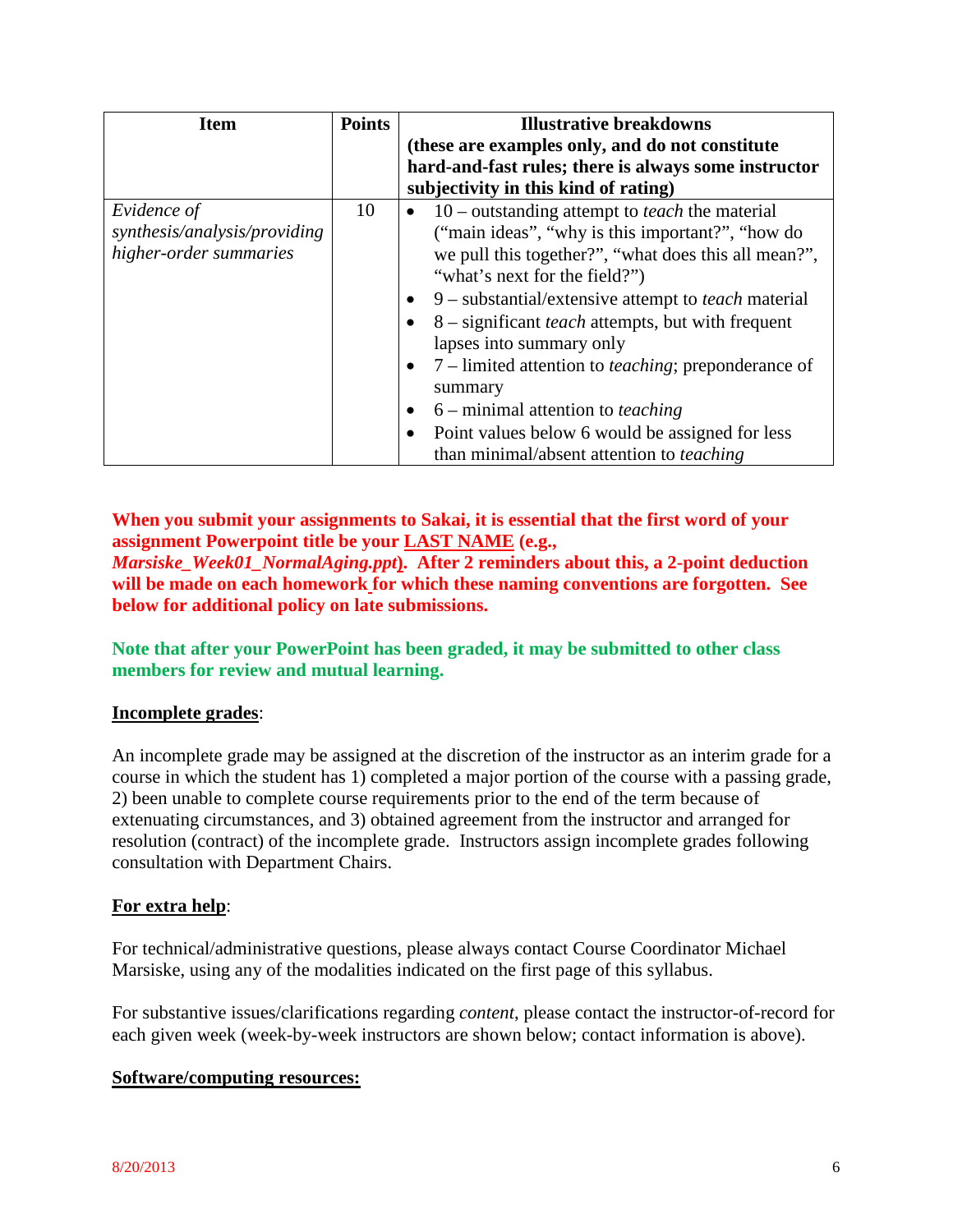All students must be able to access the UF Sakai portal [\(http://lss.at.ufl.edu\)](http://lss.at.ufl.edu/). All students must have access to PowerPoint 2007 or earlier. All students must have an official University of Florida e-mail address (@ufl.edu) and must use that address for correspondence regarding the class.

#### **University's Honesty Policy (cheating and use of copyrighted materials)**

*Academic Integrity –* Students are expected to act in accordance with the University of Florida policy on academic integrity (see Student Conduct Code, the Graduate Student Handbook or this web site for more details:

**[www.dso.ufl.edu/judicial/procedures/academicguide.php](http://www.dso.ufl.edu/judicial/procedures/academicguide.php)**).

Cheating, lying, misrepresentation, or plagiarism in any form is unacceptable and inexcusable behavior.

## *"We, the members of the University of Florida community, pledge to hold ourselves and our peers to the highest standards of honesty and integrity."*

On all work submitted for credit by students at the University of Florida, the following pledge is either required or implied:

### *"On my honor, I have neither given nor received unauthorized aid in doing this assignment."*

It is desirable and expected that take home assignments will stimulate conversation among classmates, and that classmates may actually mentor one another in the work. Students are also likely to discuss elements of the assignment with the instructor. **It is expected that submitted work will** *solely* **reflect the student's own efforts. Students are expected not to collaborate** in running analyses, writing answers, or interpreting results. The TA and instructor will regularly check for "unusual congruence" in answers, and will discuss concerning instances with students involved. Where collaboration has been found, a zero grade will be assigned. **For further clarification, please see the "Acceptable Collaboration" appendix to this syllabus! Rules will be strictly enforced.**

*Copyright policy -* The University of Florida policy on copyright states: "Copyright permission should not be required of instructors in the following circumstances:

1) A single copy of an article, chapter, or poem is on reserve for only *one semester*.

2) A reasonable number of copies of an article, chapter, or poem are placed on reserve for only *one semester*. "Reasonable" is determined by an assessment of the number of students assigned the reading, the difficulty of the reading, and the time frame allowed for completion of the reading. This should normally not exceed 6 copies, although up to one copy for every 15 students may be accepted if space is available in the reserve area and the above criteria are met."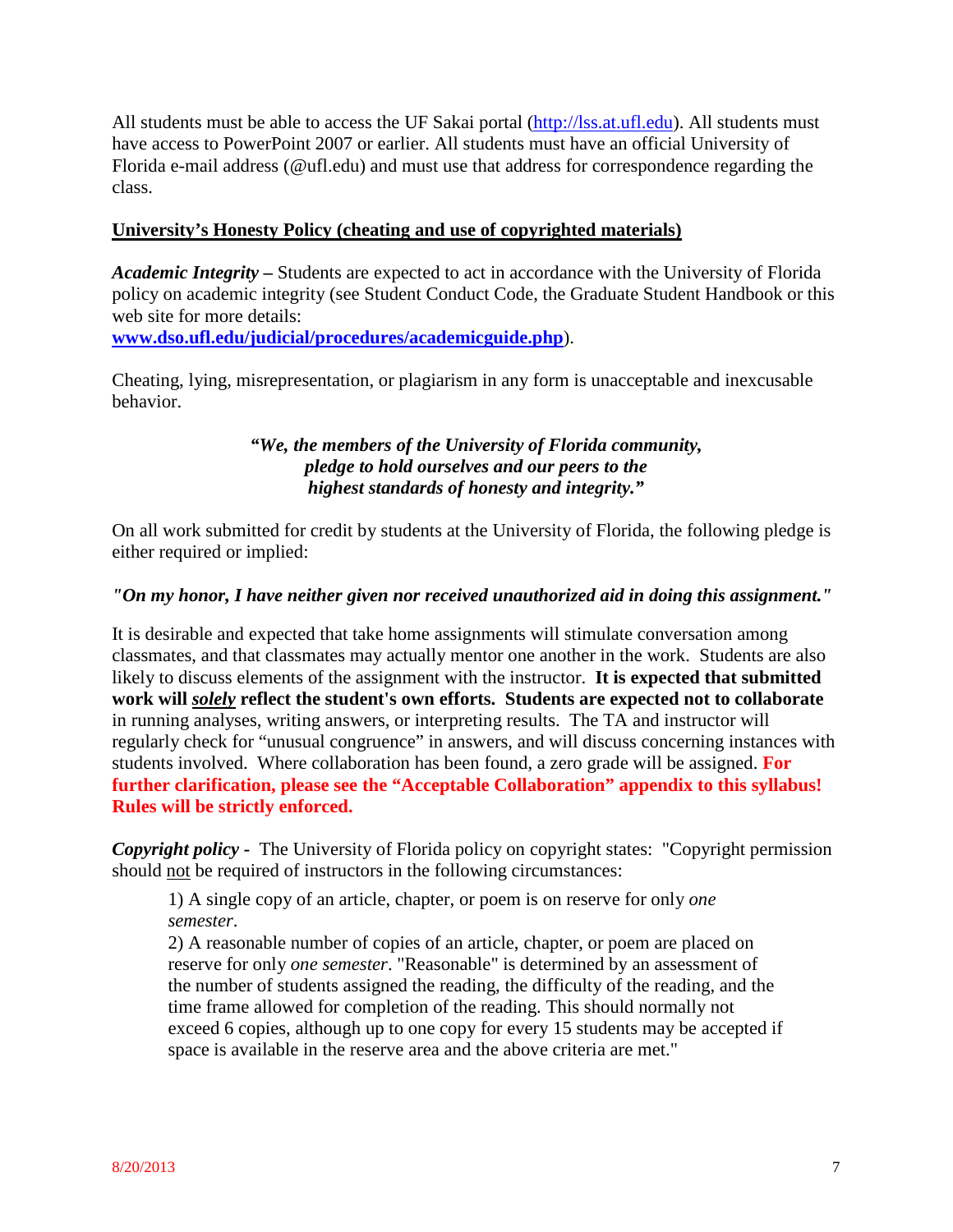Single-use copies, for exclusive use in class, which are not to be further duplicated or distributed, will be made available in Sakai. All articles are also available via the University of Florida library system, and may be accessed by the student using that portal as well.

### **Class Attendance**

Students are expected to read all articles, and to submit all Powerpoints. If students have planned absences (e.g., conference attendance), they are expected to submit materials in advance of departure, or no-later-than the expected due date via remote login.

Students who have unexpected/extraordinary circumstances preventing timely submission should explain these circumstances to the course coordinator prior to the scheduled class, or as soon as possible thereafter. The coordinator will then make an effort to accommodate reasonable requests. Late submissions follow the penalty schedule documented below.

### **Make-up Exams or Other Work**

*Extra credit* - No planned opportunities for extra credit exist in this course.

*General policy on missed work* - It is expected that no students will miss any assignments or inclass tests/exams. **No make-ups will be possible**.

With regard to missing or incomplete assignments, the following policies apply:

- Coordinator/instructors will not contact you about missing or incomplete assignments. **It is your responsibility** to check that the *correct* PowerPoint has been submitted to Sakai on time
- **It may be possible to avoid a late penalty IF YOU CONTACT THE INSTRUCTOR AT LEAST 24 HOURS IN ADVANCE.** You should email the course coordinator and explain what issue (e.g., bereavement, illness) necessitates lateness. In some cases, documentation may be requested. If a lateness allowance is agreed to, this applies to a single assignment only. It does not allow you to delay future assignments. Note, conference attendance or doctoral qualifying examinations or thesis/dissertation defenses do not constitute valid lateness excuses.
- If your assignment is late, you will lose 10% each day. Each assignment is graded up to a total of 70 points (see above). Thus, if an assignment is worth a maximum of 70 points, you will lose 7 points for each late day. "Late" begins one minute after the due time (e.g., an assignment due at 4:05 pm is considered late at 4:06 pm). Penalties are as follows:

| 1 minute to 24 hours late                                 | 10% of maximum deducted from achieved |
|-----------------------------------------------------------|---------------------------------------|
|                                                           | grade                                 |
| 1 day + 1 minute late to 48 hours late                    | 20% of maximum deducted from achieved |
|                                                           | grade                                 |
| 2 days $+ 1$ minute late to 72 hours late                 | 30% of maximum deducted from achieved |
|                                                           | grade                                 |
| $3 \text{ days} + 1 \text{ minute}$ late to 96 hours late | 40% of maximum deducted from achieved |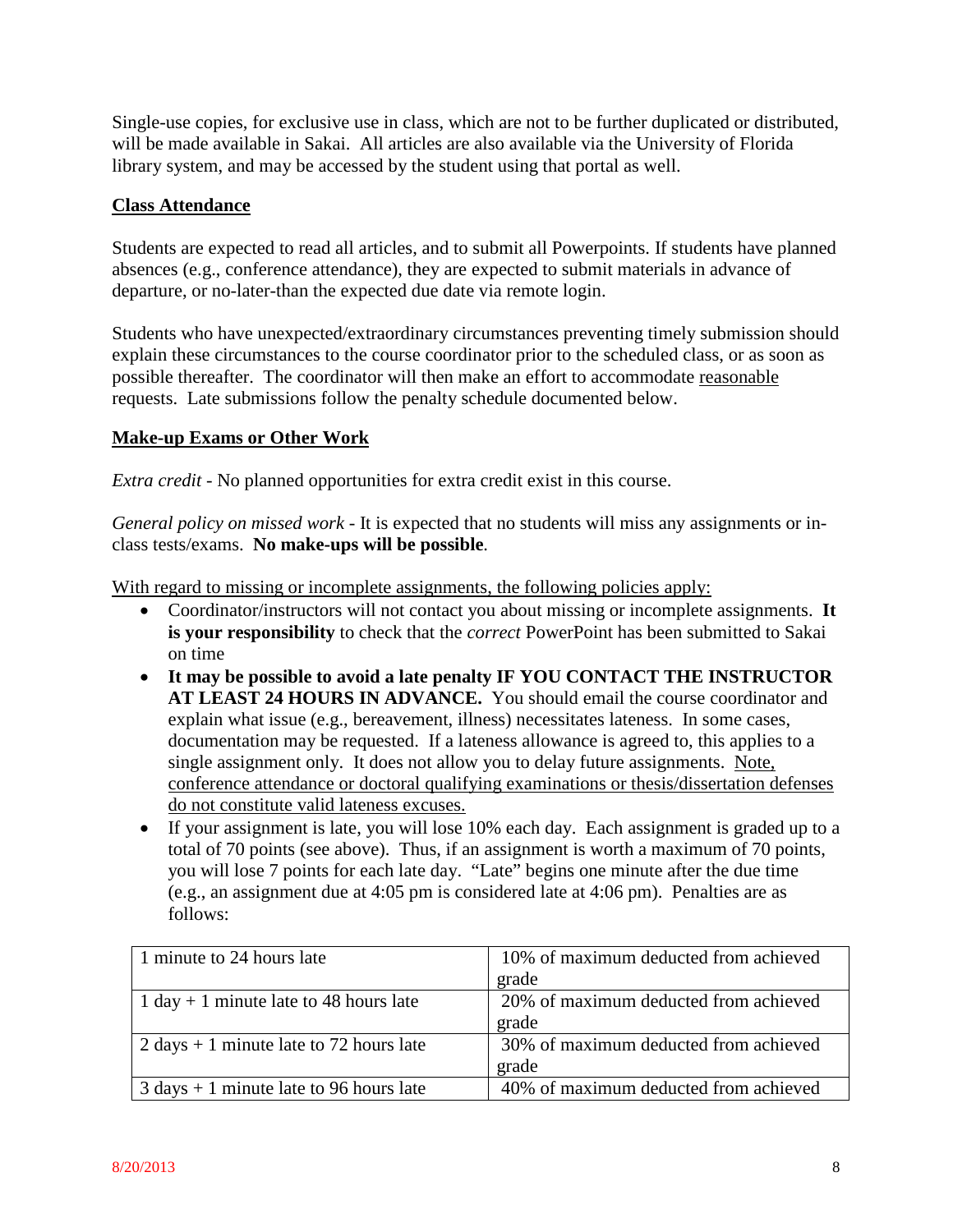|                                                            | grade                                  |
|------------------------------------------------------------|----------------------------------------|
| $4 \text{ days} + 1 \text{ minute}$ late to 120 hours late | 50% of maximum deducted from achieved  |
|                                                            | grade                                  |
| $5 \text{ days} + 1 \text{ minute}$ late 144 hours late    | 60% of maximum deducted from achieved  |
|                                                            | grade                                  |
| $6 \text{ days} + 1 \text{ minute}$ late 168 hours late    | 70% of maximum deducted from achieved  |
|                                                            | grade                                  |
| $7 \text{ days} + 1 \text{ minute}$ late 192 hours late    | 80% of maximum deducted from achieved  |
|                                                            | grade                                  |
| $8 \text{ days} + 1 \text{ minute}$ late 216 hours         | 90% of maximum deducted from achieved  |
|                                                            | grade                                  |
| $9 \text{ days} + 1 \text{ minute}$ late or later          | 100% of maximum deducted from achieved |
|                                                            | grade                                  |

## **NOTE: UPLOADING THE WRONG POWERPOINT IS SAME-AS-LATE**, even if

you have documentation that you completed the document on time. **It is your responsibility to verify that you have uploaded the correct document.** (You should open or download your uploaded homeworks and double- or triple-check that you have uploaded the right one).

- o There will be **no** exceptions to this policy.
- o If you have uploaded the wrong document, and Sakai does not allow you to correct this, you should IMMEDIATELY send the correct document to Dr. Marsiske via email.
- o If you cannot upload a document due to technical problems (e.g., if Sakai is down), you may e-mail Dr. Marsiske. The timestamp on your e-mail will serve as the time submitting. In such cases, please upload your assignment to Sakai as well, once the technical issue is resolved. UF "best practice" also suggests that you contact the UF Helpdesk and obtain a "problem ticket number" to further document your good-faith attempts to resolve the technical problem. Official text:
	- o *Don't wait until the last minute. Know when the [assignment] is due and leave yourself plenty of time.*
	- o *[Finish your assignment] during Help Desk hours (http://helpdesk.ufl.edu) so that if you encounter problems, there will be someone available to help you.*
	- o *Make sure you have a dependable internet connection.*
	- o *Use Firefox or Internet Explorer browser with the latest updates. NOTE: If your instructor has created your [assignment] using the "Assessments" tool and you're on a Windows 7 machine, use Firefox only.*
	- o *Make sure you read your instructions carefully before beginning the [assignment].*
	- o *If you encounter any unexpected behavior (error messages, inability to log in, etc.,) take a screen shot of the problem (Print Scrn) and paste (CTRL+V) into a program like Word or Paint. Save this file. This is important so that your instructor knows your problem is legitimate, and to assist the UF Computing Help Desk in helping you fix the problem.*
	- o *If you encounter problems that prevent you from [completing the assignment], immediately call the UF Computing Help Desk at 352-392-4357. Keep the ticket number for future reference.*
	- o *When you are done with your [assignment], be sure you submit it! If you do not see a successful submission message, your test is still in progress. You will not get a grade until you submit.*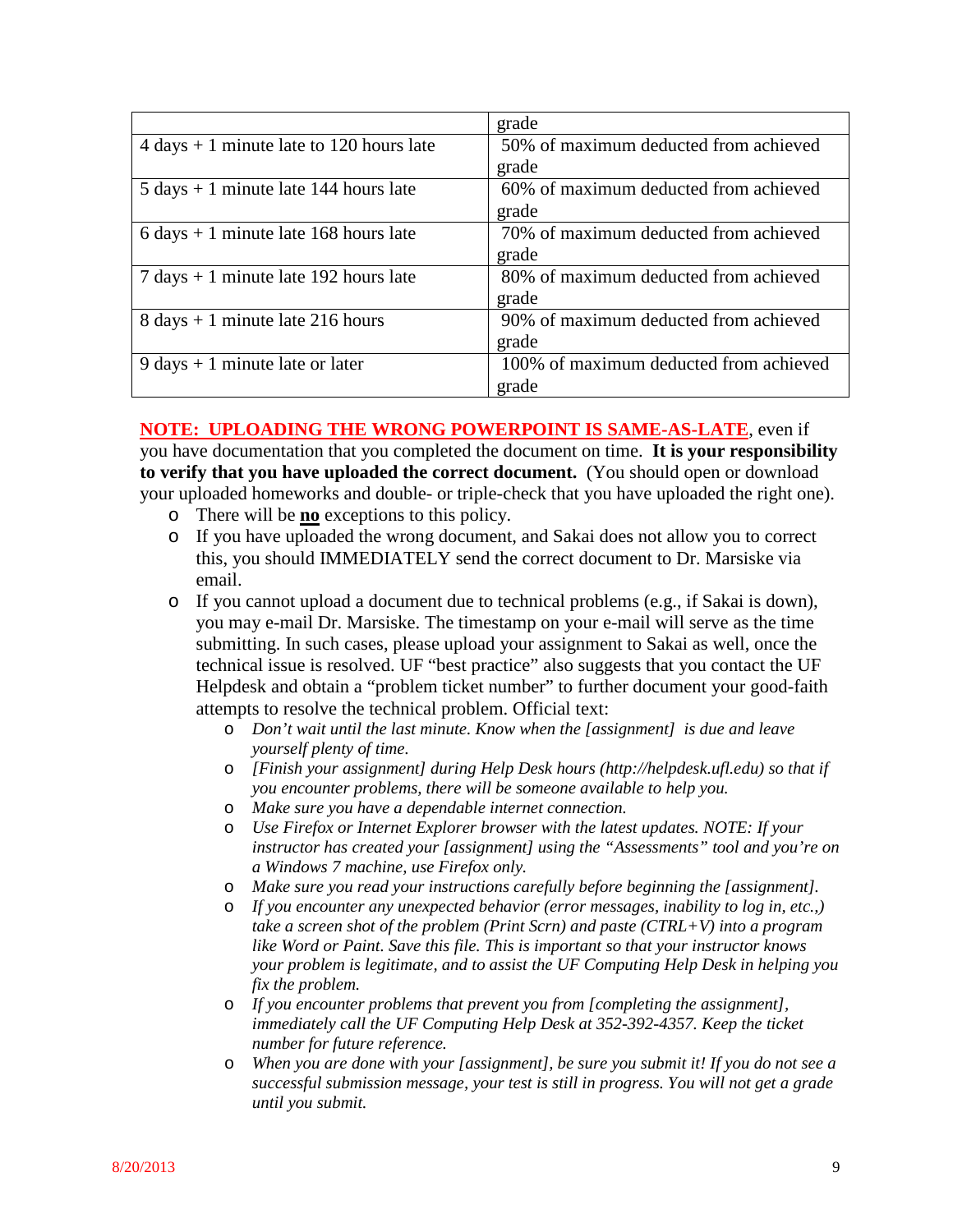## **Accommodations for Students with Disabilities**

If you require accommodation because of a disability, you must first register with the Dean of Students Office [\(http://oss.ufl.edu/\)](http://oss.ufl.edu/). The Dean of Students Office will provide documentation to you, which you then give to the instructor when requesting accommodation. The College is committed to providing reasonable accommodations to assist students in their coursework.

### **Counseling and Student Health**

Students may occasionally have personal issues that arise in the course of pursuing higher education or that may interfere with their academic performance. If you find yourself facing problems affecting your coursework, you are encouraged to talk with an instructor and to seek confidential assistance at the University of Florida Counseling Center, 352-392-1575, or Student Mental Health Services, 352-392-1171. Visit their web sites for more information: <http://www.counsel.ufl.edu/> or<http://www.health.ufl.edu/shcc/smhs/index.htm#urgent>

The Student Health Care Center at Shands is a satellite clinic of the main Student Health Care Center located on Fletcher Drive on campus. Student Health at Shands offers a variety of clinical services, including primary care, women's health care, immunizations, mental health care, and pharmacy services. The clinic is located on the second floor of the Dental Tower in the Health Science Center. For more information, contact the clinic at 392-0627 or check out the web site at: [www.health.ufl.edu/shcc](http://www.health.ufl.edu/shcc)

Crisis intervention is always available 24/7 from: Alachua County Crisis Center: (352) 264-6789.

BUT – *Do not wait until you reach a crisis to come in and talk with us. We have helped many students through stressful situations impacting their academic performance. You are not alone so do not be afraid to ask for assistance*.

| $\textbf{Week}(s)$ | Date | <b>Topic</b>                                                  | <b>Assignment</b> | Instructor(s) |
|--------------------|------|---------------------------------------------------------------|-------------------|---------------|
|                    |      |                                                               | <b>Due Date</b>   |               |
|                    |      | Module One: Cognitive aging: Theory, methodology and findings |                   |               |
|                    | 8/21 | Normal cognitive changes                                      | 8/28              | Marsiske      |
|                    | 8/28 | Neuroimaging/neuroscience methods and                         | 9/4               | Perlstein     |
|                    |      | aging                                                         |                   |               |
| 3                  | 9/4  | Memory aging                                                  | 9/11              | Bauer         |
| $\overline{4}$     | 9/11 | Visuospatial aging                                            | 9/18              | Bauer         |
| $5-6$              | 9/18 | The Dementias, $1 \& 2$                                       | 10/2              | Bauer         |
|                    | and  |                                                               |                   |               |
|                    | 9/12 |                                                               |                   |               |
|                    |      | Module Two: Explanatory models and comorbid conditions        |                   |               |
|                    | 10/2 | Possible explanations: White matter and                       | 10/9              | Price         |

## **Topical Outline**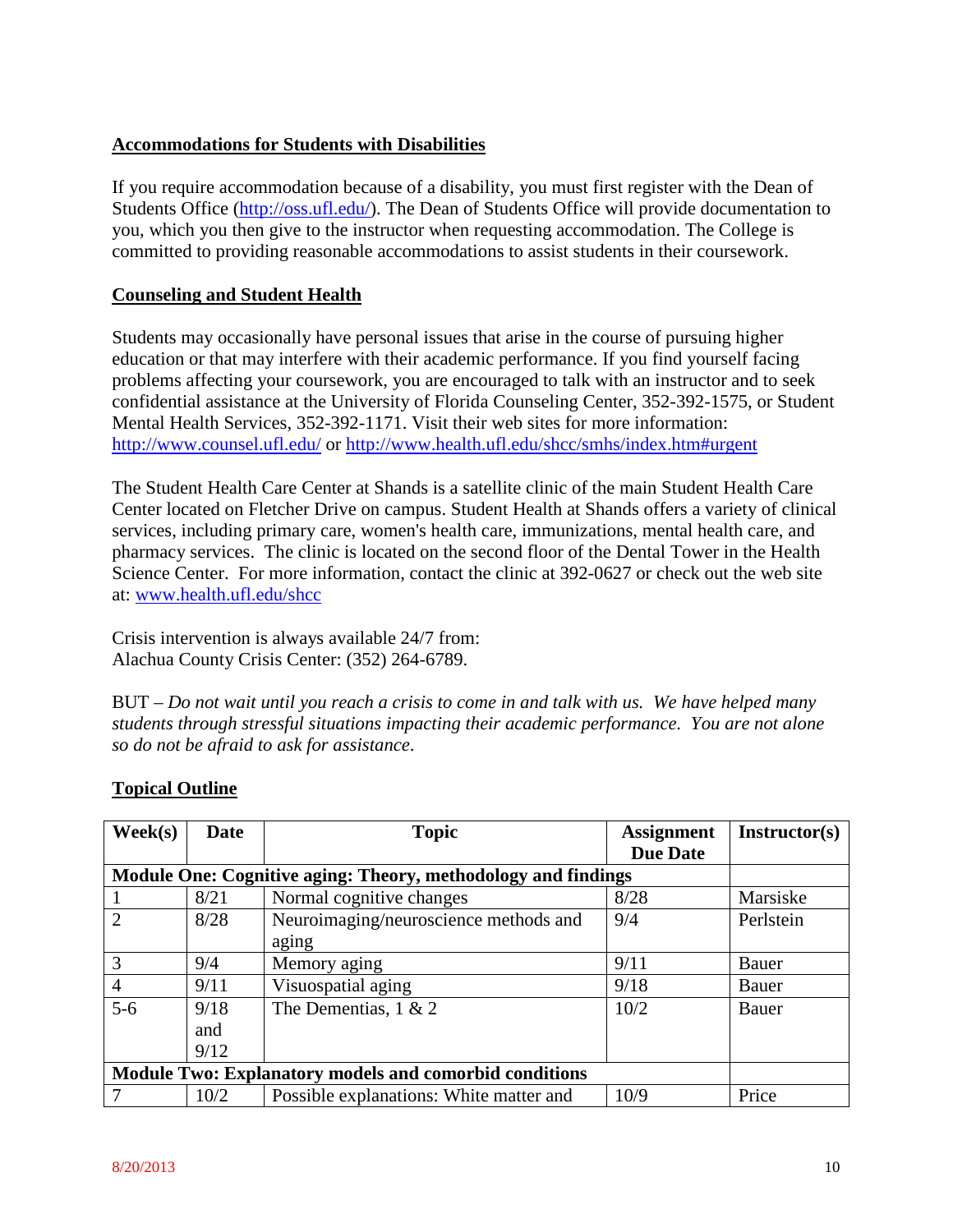|    |       | network accounts                                           |           |               |
|----|-------|------------------------------------------------------------|-----------|---------------|
| 8  | 10/9  | The cognitive neuropsychology of                           | 10/16     | Dotson        |
|    |       | depression in the elderly                                  |           |               |
| 9  | 10/16 | Stress-diathesis models of cognitive aging:                | 10/23     | Price         |
|    |       | Sample case of post-operative cognitive                    |           |               |
|    |       | dysfunction                                                |           |               |
| 10 | 10/23 | Cardiovascular function and its role in                    | 10/30     | Cohen         |
|    |       | cognitive aging: Sample case from the                      |           |               |
|    |       | laboratory of Ronald Cohen                                 |           |               |
| 11 | 10/30 | Stroke: Cognitive sequelae                                 | 11/6      | Conway        |
| 12 | 11/6  | Parkinson's disease: Cognitive sequelae                    | 11/13     | <b>Bowers</b> |
| 13 | 11/13 | Physical exercise interventions                            | 11/20     | Dotson        |
|    |       | <b>Module Three: Toward interventional neuropsychology</b> |           |               |
| 14 | 11/20 | Cognitive interventions                                    | $11/29**$ | Marsiske      |
| 15 | 11/27 | Mechanisms of Age-Related Cognitive                        | 12/4      | Marsiske      |
|    |       | Change and Targets for Intervention                        |           |               |

\*\* note: due date has been delayed for two days in observance of Thanksgiving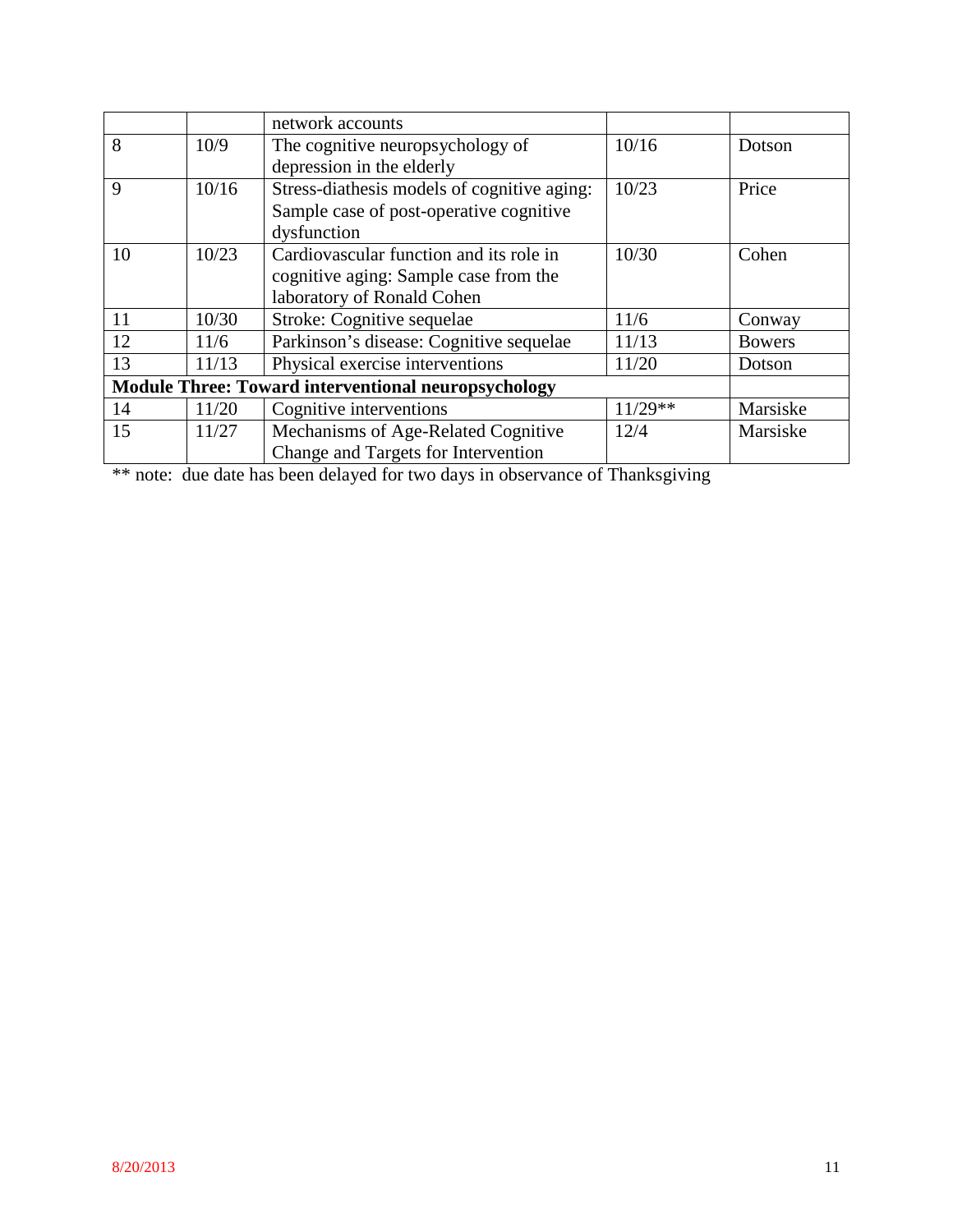# **Readings**

| Week         | <b>Readings</b>                                                                                                                                                                                                                                                                                                                                                     |
|--------------|---------------------------------------------------------------------------------------------------------------------------------------------------------------------------------------------------------------------------------------------------------------------------------------------------------------------------------------------------------------------|
| $\mathbf{1}$ | <b>Normal cognitive changes</b>                                                                                                                                                                                                                                                                                                                                     |
|              | 01. On the incomplete architecture of human ontogeny: Selection, optimization, and<br>compensation as foundation of developmental theory.<br>By Baltes, Paul B.<br>American Psychologist, Vol 52(4), Apr 1997, 366-380.<br>doi: 10.1037/0003-066X.52.4.366                                                                                                          |
|              | 02. Intellectual Development Across Adulthood.<br>By Schaie, K. Warner; Zanjani, Faika A. K.<br>Hoare, Carol (Ed), (2006). Handbook of adult development and learning, (pp. 99-122).<br>New York, NY, US: Oxford University Press, xviii, 579 pp.                                                                                                                   |
|              | 03. Contemporary review 2009: Cognitive aging.<br>By Drag, Lauren L.; Bieliauskas, Linas A.<br>Journal of Geriatric Psychiatry and Neurology, Vol 23(2), Jun 2010, 75-93.<br>doi: 10.1177/0891988709358590                                                                                                                                                          |
|              | 04. Human neuroscience and the aging mind: A new look at old problems.<br>By Reuter-Lorenz, Patricia; Park, Denise C.<br>Journals of Gerontology: Psychological Sciences, 65B(4), 405-515.<br>doi: $10.1093$ /geronb/gbq035                                                                                                                                         |
|              | 05. The fate of cognition in very old age: Six-year longitudinal findings in the Berlin<br>Aging Study (BASE).<br>By Singer, Tania; Verhaeghen, Paul; Ghisletta, Paolo; Lindenberger, Ulman; Baltes,<br>Paul B.<br>Psychology and Aging, Vol 18(2), Jun 2003, 318-331.<br>doi: 10.1037/0882-7974.18.2.318                                                           |
|              | 06. Patterns of Cognitive Performance in Middle-Aged and Older Adults: A Cluster<br>Analytic Examination.<br>Gunstad, John; Paul, Robert H.; Brickman, Adam M.; Cohen, Ronald A.; Arns,<br>Martijn; Roe, Donald; Lawrence, Jeffery J.; Gordon, Evian<br>Journal of Geriatric Psychiatry and Neurology, Vol 19(2), Jun 2006, 59-64. doi:<br>10.1177/0891988705284738 |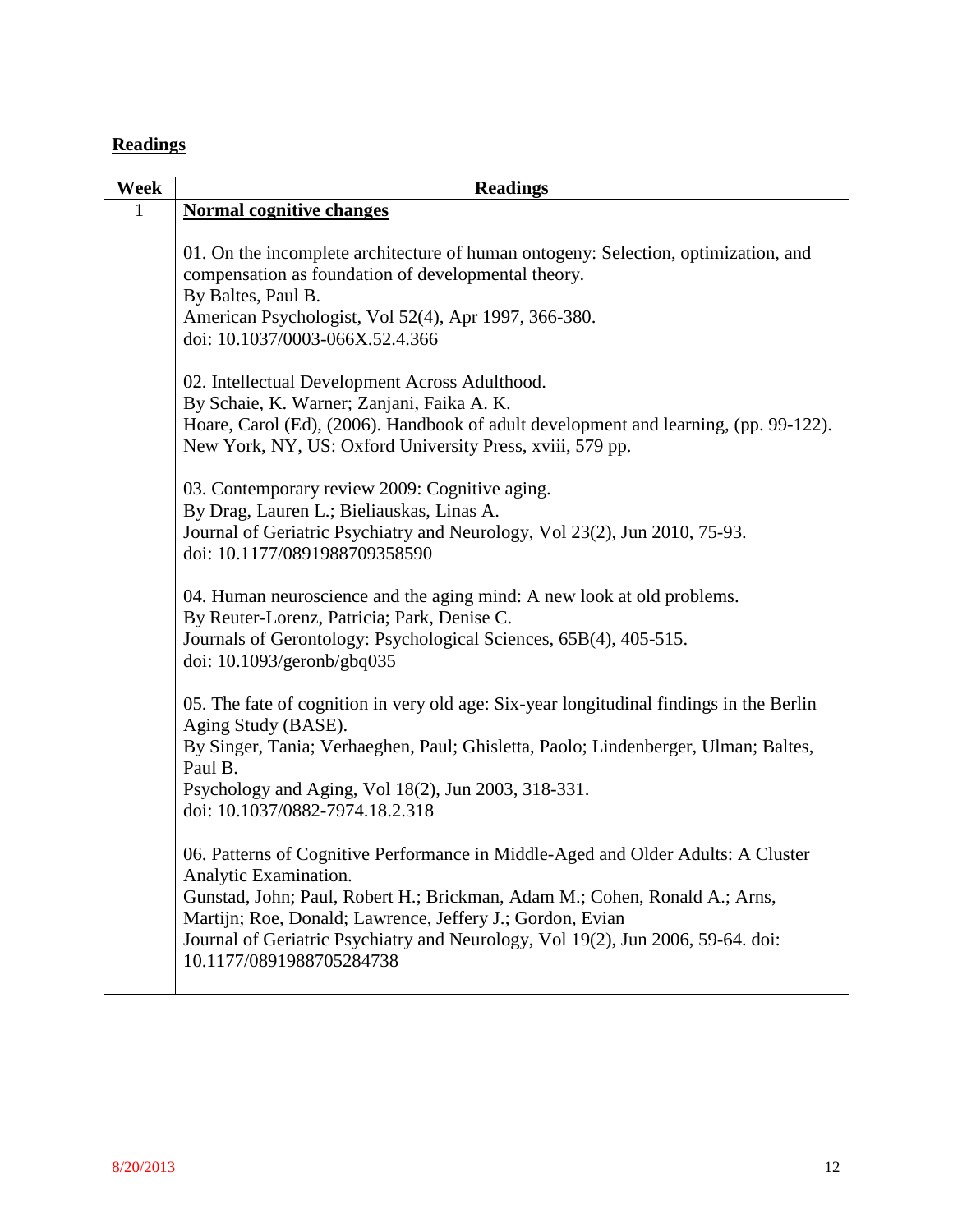| Week | <b>Readings</b>                                                                                                                                                             |
|------|-----------------------------------------------------------------------------------------------------------------------------------------------------------------------------|
| 2    | <b>Neuroimaging/neuroscience methods and aging</b>                                                                                                                          |
|      |                                                                                                                                                                             |
|      | 07. Neuroimaging of healthy cognitive aging.                                                                                                                                |
|      | By Dennis, Nancy A.; Cabeza, Roberto                                                                                                                                        |
|      | Craik, Fergus I. M. (Ed); Salthouse, Timothy A. (Ed), (2008). The handbook of aging<br>and cognition (3rd ed.), (pp. 1-54). New York, NY, US: Psychology Press, xi, 657 pp. |
|      | 08. Alterations in the BOLD fMRI signal with ageing and disease: a challenge for<br>neuroimaging.                                                                           |
|      | D'Esposito M, Deouell LY, Gazzaley A.                                                                                                                                       |
|      | Nat Rev Neurosci. 2003 Nov; 4(11): 863-72.                                                                                                                                  |
|      |                                                                                                                                                                             |
|      | 09. Cognition and aging: A highly selective overview of event-related potential (ERP)                                                                                       |
|      | data.                                                                                                                                                                       |
|      | By Friedman, David                                                                                                                                                          |
|      | Journal of Clinical and Experimental Neuropsychology, Vol 25(5), Aug 2003, 702-720.                                                                                         |
|      | doi: 10.1076/jcen.25.5.702.14578                                                                                                                                            |
|      |                                                                                                                                                                             |
|      | 10. Imaging aging: Present and future.                                                                                                                                      |
|      | By Hayes, Scott M.; Cabeza, Roberto                                                                                                                                         |
|      | Hofer, Scott M. (Ed); Alwin, Duane F. (Ed), (2008). Handbook of cognitive aging:                                                                                            |
|      | Interdisciplinary perspectives, (pp. 308-326). Thousand Oaks, CA, US: Sage<br>Publications, Inc, xiii, 730 pp.                                                              |
|      |                                                                                                                                                                             |
|      | 11. Scanning patients with tasks they can perform.                                                                                                                          |
|      | By Price, Cathy J.; Friston, Karl J.                                                                                                                                        |
|      | Human Brain Mapping, Vol 8(2-3), 1999, 102-108.                                                                                                                             |
|      | doi: 10.1002/(SICI)1097-0193(1999)8:2/3<102::AID-HBM6>3.0.CO;2-J                                                                                                            |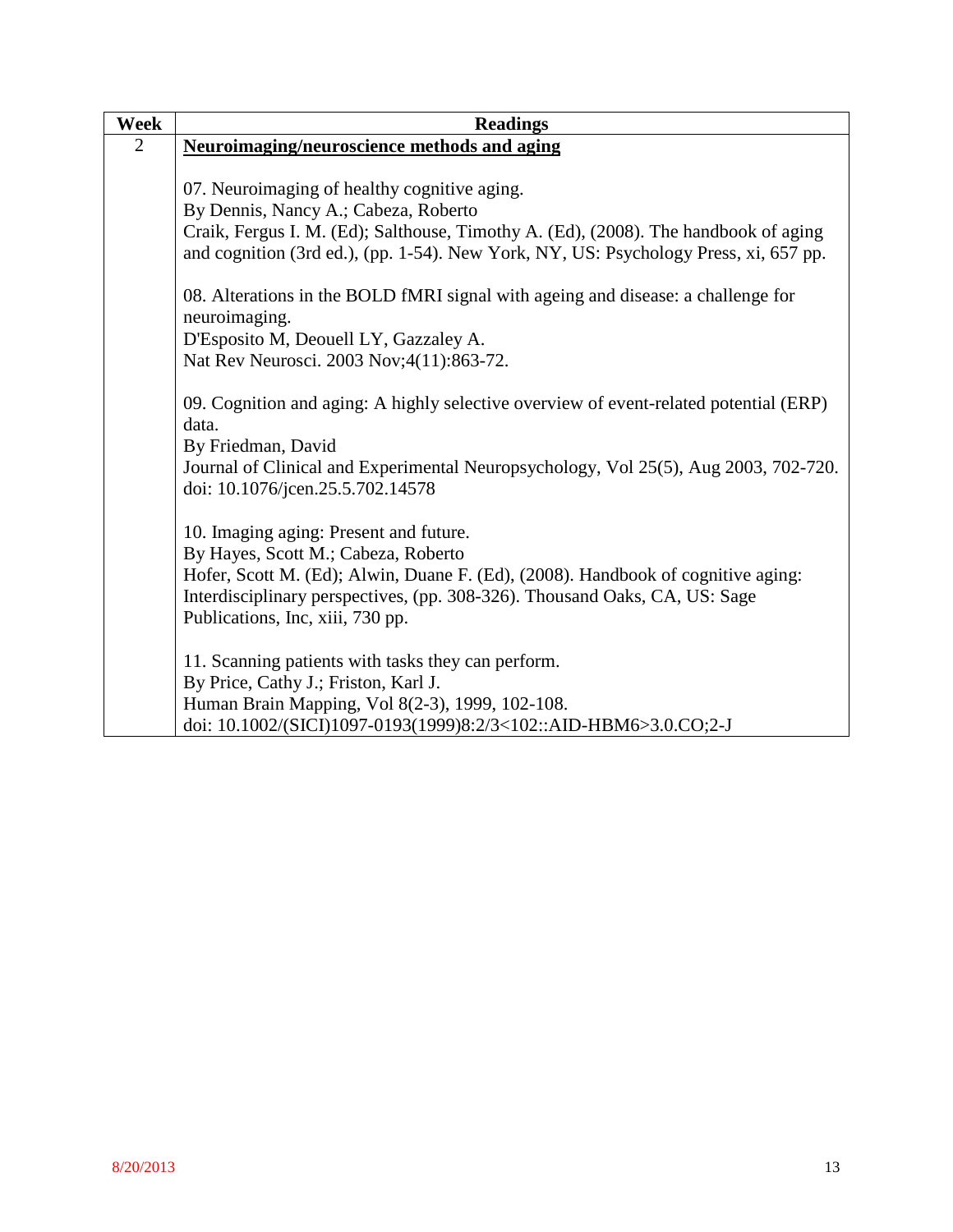| Week           | <b>Readings</b>                                                                                                                                                                                                                                                                                                                      |
|----------------|--------------------------------------------------------------------------------------------------------------------------------------------------------------------------------------------------------------------------------------------------------------------------------------------------------------------------------------|
| 3              | <b>Memory aging</b>                                                                                                                                                                                                                                                                                                                  |
|                | 12. Age-related changes in neural activity associated with familiarity, recollection and<br>false recognition.                                                                                                                                                                                                                       |
|                | Duarte A, Graham KS, Henson RN.<br>Neurobiol Aging. 2010 Oct;31(10):1814-30. Epub 2008 Nov 11.PMID: 19004526                                                                                                                                                                                                                         |
|                | 13. Neural plasticity in the ageing brain.<br>Burke SN, Barnes CA.                                                                                                                                                                                                                                                                   |
|                | Nat Rev Neurosci. 2006 Jan; 7(1): 30-40. Review. PMID: 16371948                                                                                                                                                                                                                                                                      |
|                | 14. A Meta-Analytic Review of Prospective Memory and Aging.<br>By Henry, Julie D.; MacLeod, Mairi S.; Phillips, Louise H.; Crawford, John R.<br>Psychology and Aging, Vol 19(1), Mar 2004, 27-39.<br>doi: 10.1037/0882-7974.19.1.27                                                                                                  |
|                | 15. Aging reduces veridical remembering but increases false remembering:<br>Neuropsychological test correlates of remember-know judgments.<br>By McCabe, David P.; Roediger, Henry L., III; McDaniel, Mark A.; Balota, David A.<br>Neuropsychologia, Vol 47(11), Sep 2009, 2164-2173.<br>doi: 10.1016/j.neuropsychologia.2008.11.025 |
| $\overline{4}$ | <b>Visuospatial aging</b>                                                                                                                                                                                                                                                                                                            |
|                | 16. Efficiency of route selection as a function of adult age.<br>By Salthouse, Timothy A.; Siedlecki, Karen L.<br>Brain and Cognition, Vol 63(3), Apr 2007, 279-286.<br>doi: 10.1016/j.bandc.2006.09.006                                                                                                                             |
|                | 17. Aging and spatial navigation: What do we know and where do we go?<br>By Moffat, Scott D.<br>Neuropsychology Review, Vol 19(4), Dec 2009, 478-489.                                                                                                                                                                                |
|                | doi: 10.1007/s11065-009-9120-3                                                                                                                                                                                                                                                                                                       |
|                | 18. Path integration and the neural basis of the 'cognitive map.'<br>By McNaughton, Bruce L.; Battaglia, Francesco P.; Jensen, Ole; Moser, Edvard I.;<br>Moser, May-Britt<br>Nature Reviews Neuroscience, Vol 7(8), Aug 2006, 663-678.<br>doi: 10.1038/nrn1932                                                                       |
|                | 19. Visual dysfunction, neurodegenerative diseases, and aging.<br>By Jackson, Gregory R.; Owsley, Cynthia<br>Neurologic Clinics, Vol 21(3), Aug 2003, 709-728.<br>doi: 10.1016/S0733-8619(02)00107-X                                                                                                                                 |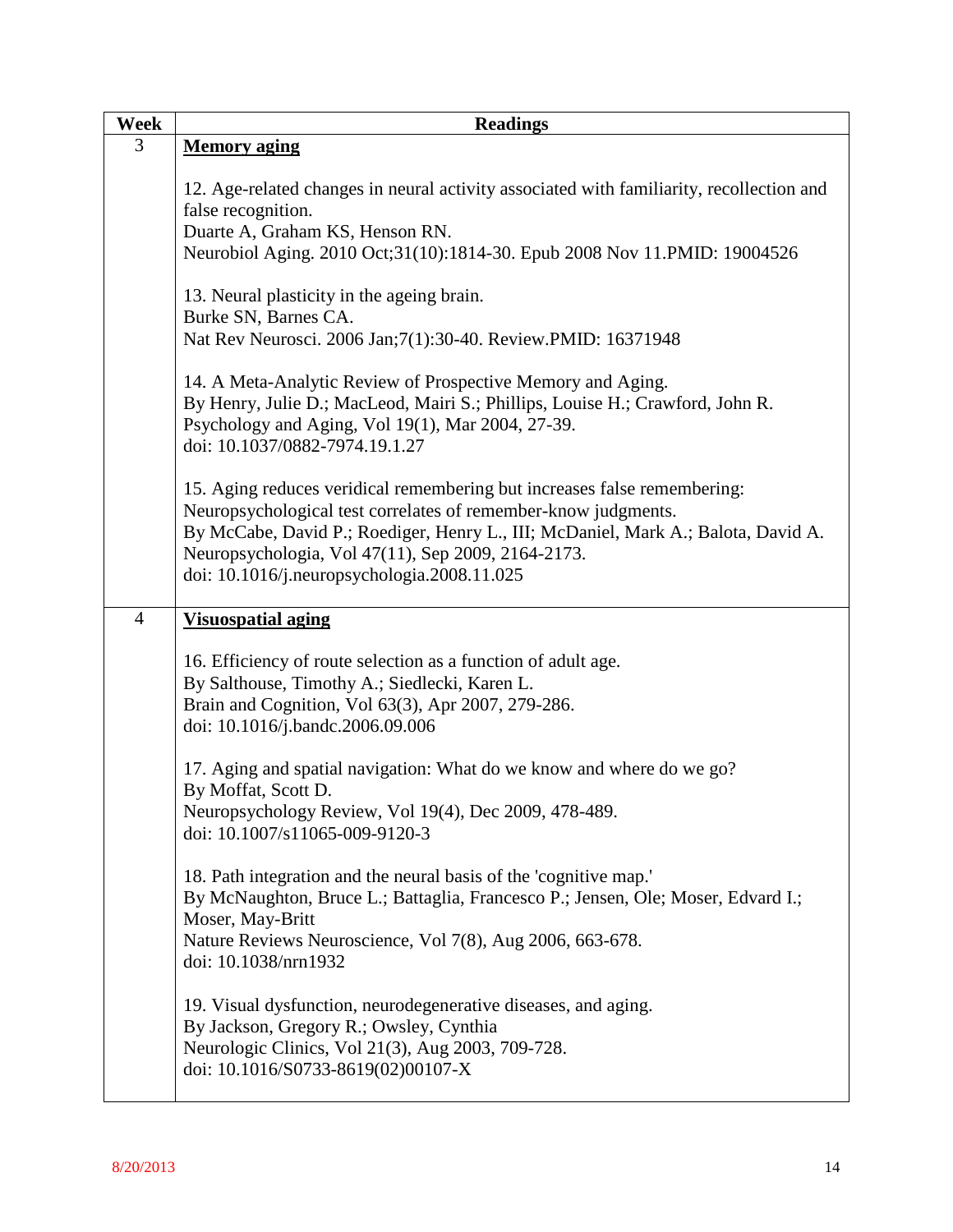| Week  | <b>Readings</b>                                                                                                                                                                                                                                       |
|-------|-------------------------------------------------------------------------------------------------------------------------------------------------------------------------------------------------------------------------------------------------------|
| $5-6$ | The Dementias, 1 & 2                                                                                                                                                                                                                                  |
|       | 20. Frontotemporal dementia: A topical review.                                                                                                                                                                                                        |
|       | By Kertesz, Andrew<br>Cognitive and Behavioral Neurology, Vol 21(3), Sep 2008, 127-133.                                                                                                                                                               |
|       | doi: 10.1097/WNN.0b013e31818a8c66                                                                                                                                                                                                                     |
|       | 21. Frontotemporal dementia: a review for primary care physicians.<br>Cardarelli R, Kertesz A, Knebl JA.                                                                                                                                              |
|       | Am Fam Physician. 2010 Dec 1;82(11):1372-7.<br>PMID: 21121521                                                                                                                                                                                         |
|       | 22. The clinical use of structural MRI in Alzheimer disease.                                                                                                                                                                                          |
|       | Frisoni GB, Fox NC, Jack CR Jr, Scheltens P, Thompson PM.                                                                                                                                                                                             |
|       | Nat Rev Neurol. 2010 Feb; 6(2): 67-77. Review. PMID: 20139996                                                                                                                                                                                         |
|       | 23. Neuropsychological and neuroimaging changes in preclinical Alzheimer's disease.<br>By Twamley, Elizabeth W.; Ropacki, Susan A. Legendre; Bondi, Mark W.<br>Journal of the International Neuropsychological Society, Vol 12(5), Sep 2006, 707-735. |
|       | doi: 10.1017/S1355617706060863                                                                                                                                                                                                                        |
|       | 24. Neuropsychological assessment of dementia.<br>By Salmon, David P.; Bondi, Mark W.                                                                                                                                                                 |
|       | Annual Review of Psychology, Vol 60, Jan 2009, 257-282.<br>doi: 10.1146/annurev.psych.57.102904.190024                                                                                                                                                |
|       | 25. Semantic dementia: a unique clinicopathological syndrome.<br>Hodges JR, Patterson K.                                                                                                                                                              |
|       | Lancet Neurol. 2007 Nov;6(11):1004-14. Review.PMID: 17945154                                                                                                                                                                                          |
|       | 26. Subcortical vascular dementia: Integrating neuropsychological and neuroradiologic<br>data.                                                                                                                                                        |
|       | By Price, C. C.; Jefferson, A. L.; Merino, J. G.; Heilman, K. M.; Libon, D. J.                                                                                                                                                                        |
|       | Neurology, Vol 65(3), Aug 2005, 376-382.<br>doi: 10.1212/01.WNL.0000168877.06011.15                                                                                                                                                                   |
|       | 27. Alzheimer's "Other Dementia"                                                                                                                                                                                                                      |
|       | By Libon, David J.; Price, Catherine C.; Heilman, Kenneth M.; Grossman, Murray<br>Cognitive and Behavioral Neurology, Vol 19(2), Jun 2006, 112-116.<br>doi: 10.1097/01.wnn.0000209870.69522.a3                                                        |
|       | 28. Guidelines for the Evaluation of Dementia and Age-Related Cognitive Change<br>By Task Force to Update the Guidelines for the Evaluation of Dementia and Age-<br><b>Related Cognitive Decline</b>                                                  |
|       | Adopted by the APA Council of Representatives on February 18, 2011, no doi.                                                                                                                                                                           |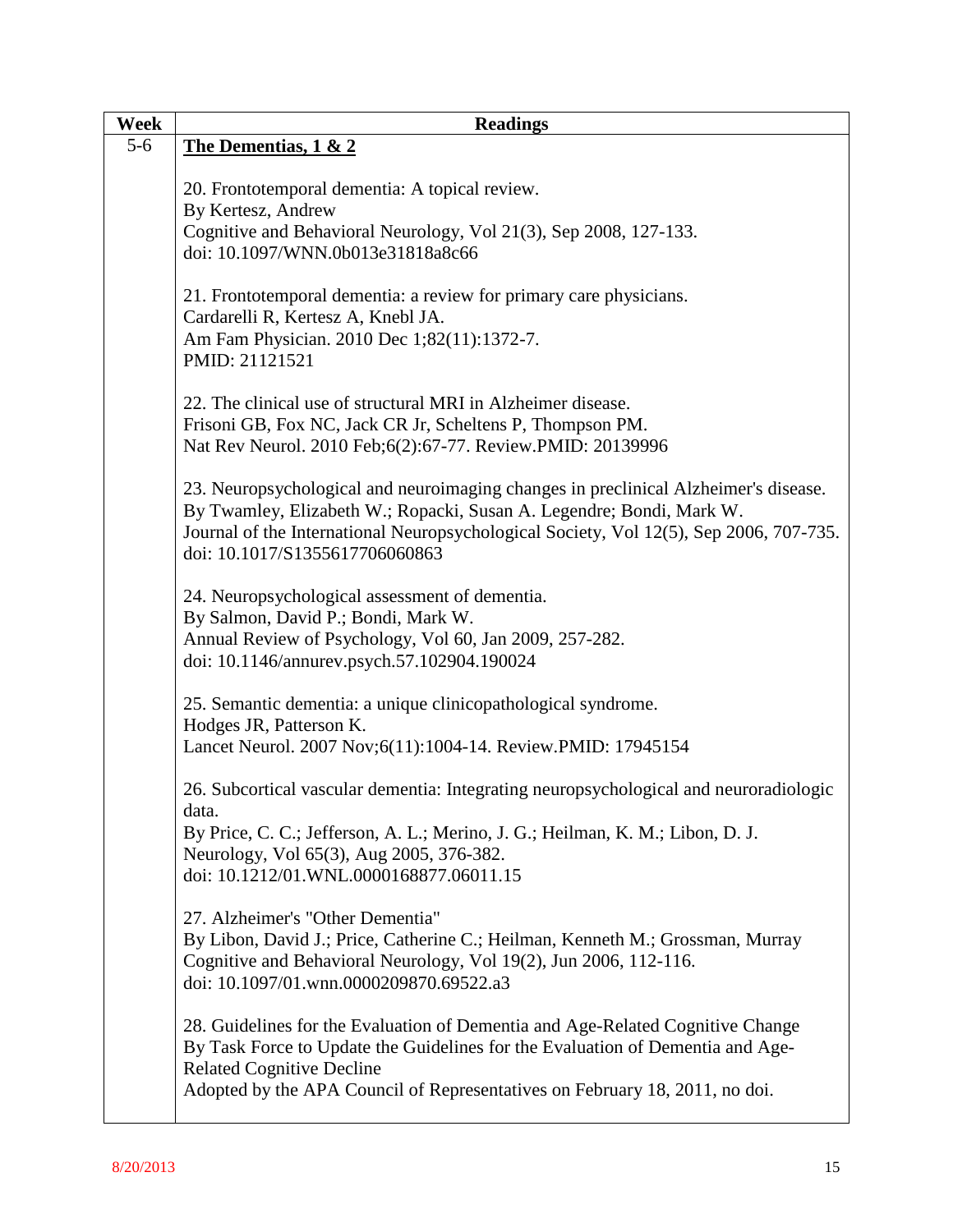| Week | <b>Readings</b>                                                                                                                            |
|------|--------------------------------------------------------------------------------------------------------------------------------------------|
| 7    | <b>Possible explanations: White matter and network accounts</b>                                                                            |
|      |                                                                                                                                            |
|      | 29. Neuropsychology of vascular dementia.                                                                                                  |
|      | By Price, C. C., Nguyen, P., Lamar, M., Libon, D.                                                                                          |
|      | In Neuropsychology of Cardiovascular Diseases (in press) Psychology Press.                                                                 |
|      | 30. Selective effects of aging on brain white matter microstructure: a diffusion tensor<br>imaging tractography study.                     |
|      | Michielse S, Coupland N, Camicioli R, Carter R, Seres P, Sabino J, Malykhin N.<br>Neuroimage. 2010 Oct 1;52(4):1190-201. Epub 2010 May 17. |
|      | PMID: 20483378                                                                                                                             |
|      | 31. Aging gracefully: compensatory brain activity in high-performing older adults.                                                         |
|      | Cabeza R, Anderson ND, Locantore JK, McIntosh AR.                                                                                          |
|      | Neuroimage. 2002 Nov;17(3):1394-402.PMID: 12414279                                                                                         |
|      | 32. Structure-Function Correlates of Cognitive Decline in Aging.                                                                           |
|      | By Persson, Jonas; Nyberg, Lars; Lind, Johanna; Larsson, Anne; Nilsson, Lars-Göran;                                                        |
|      | Ingvar, Martin; Buckner, Randy L.                                                                                                          |
|      | Cerebral Cortex, Vol 16(7), Jul 2006, 907-915.                                                                                             |
|      | doi: 10.1093/cercor/bhj036                                                                                                                 |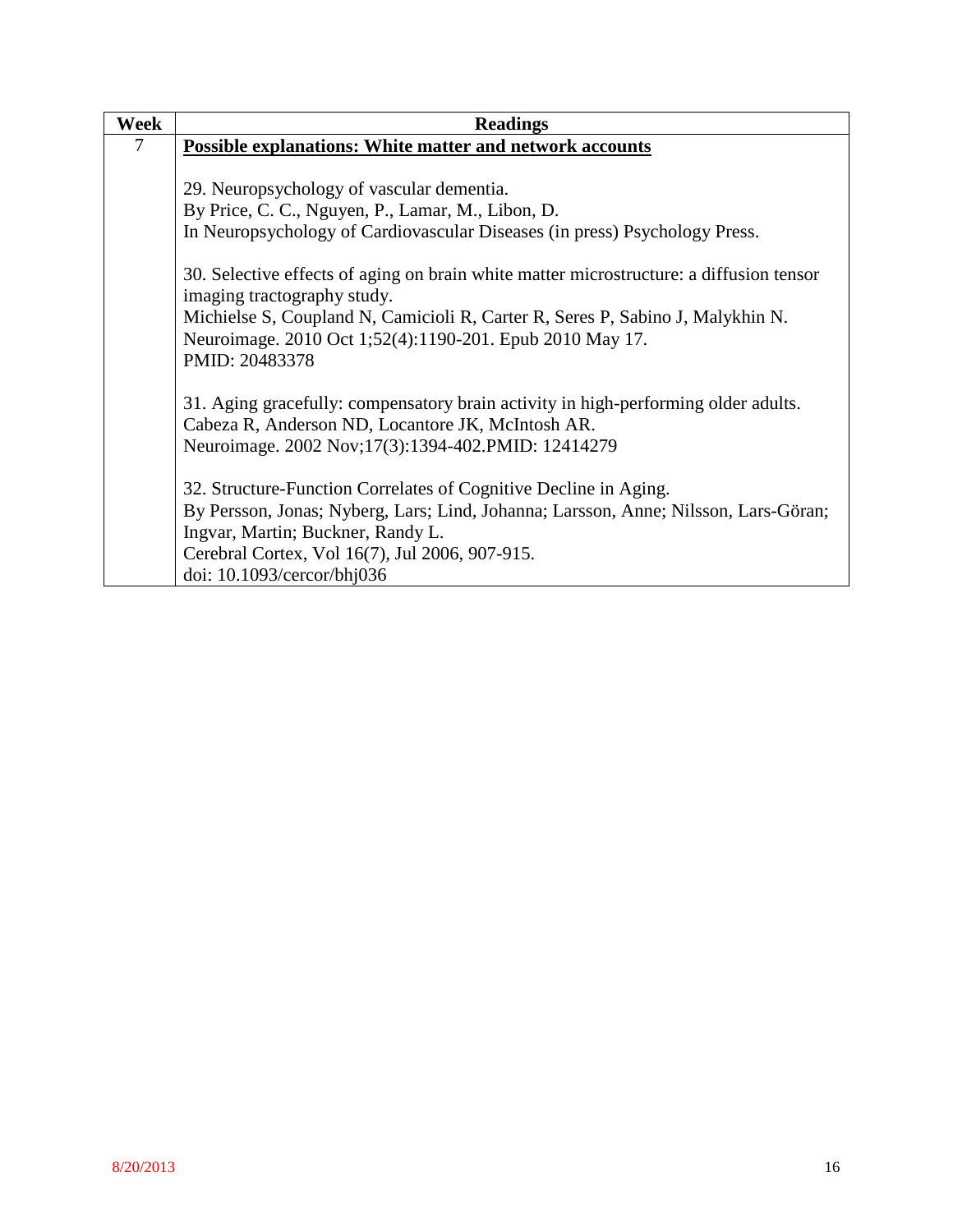| Week | <b>Readings</b>                                                                               |
|------|-----------------------------------------------------------------------------------------------|
| 8    | The cognitive neuropsychology of depression in the elderly                                    |
|      |                                                                                               |
|      | 33. The cognitive neuropsychology of depression in the elderly                                |
|      | LUCIE L. HERRMANN, GUY M. GOODWIN and KLAUS P. EBMEIER                                        |
|      | Psychological Medicine / Volume 37 / Issue 12, pp 1693 -1702                                  |
|      | DOI:10.1017/S0033291707001134                                                                 |
|      | 34. Geriatric depression and cognitive impairment.                                            |
|      | By Steffens, D. C.; Potter, G. G.                                                             |
|      | Psychological Medicine: A Journal of Research in Psychiatry and the Allied Sciences,          |
|      | Vol 38(2), Feb 2008, 163-175.                                                                 |
|      | doi: 10.1017/S003329170700102X                                                                |
|      |                                                                                               |
|      | 35. Pathways linking late-life depression to persistent cognitive impairment and<br>dementia. |
|      | Butters MA, Young JB, Lopez O, Aizenstein HJ, Mulsant BH, Reynolds CF 3rd,                    |
|      | DeKosky ST, Becker JT.                                                                        |
|      | Dialogues Clin Neurosci. 2008;10(3):345-57.                                                   |
|      |                                                                                               |
|      | 36. Depression and risk for Alzheimer disease: systematic review, meta-analysis, and          |
|      | metaregression analysis.                                                                      |
|      | Ownby RL, Crocco E, Acevedo A, John V, Loewenstein D.                                         |
|      | Arch Gen Psychiatry. 2006 May;63(5):530-8. PMID: 16651510                                     |
|      |                                                                                               |
|      | 37. How late-life depression affects cognition: neural mechanisms.                            |
|      | Crocco EA, Castro K, Loewenstein DA.                                                          |
|      | Curr Psychiatry Rep. 2010 Feb; 12(1): 34-8. Review. PMID: 20425308                            |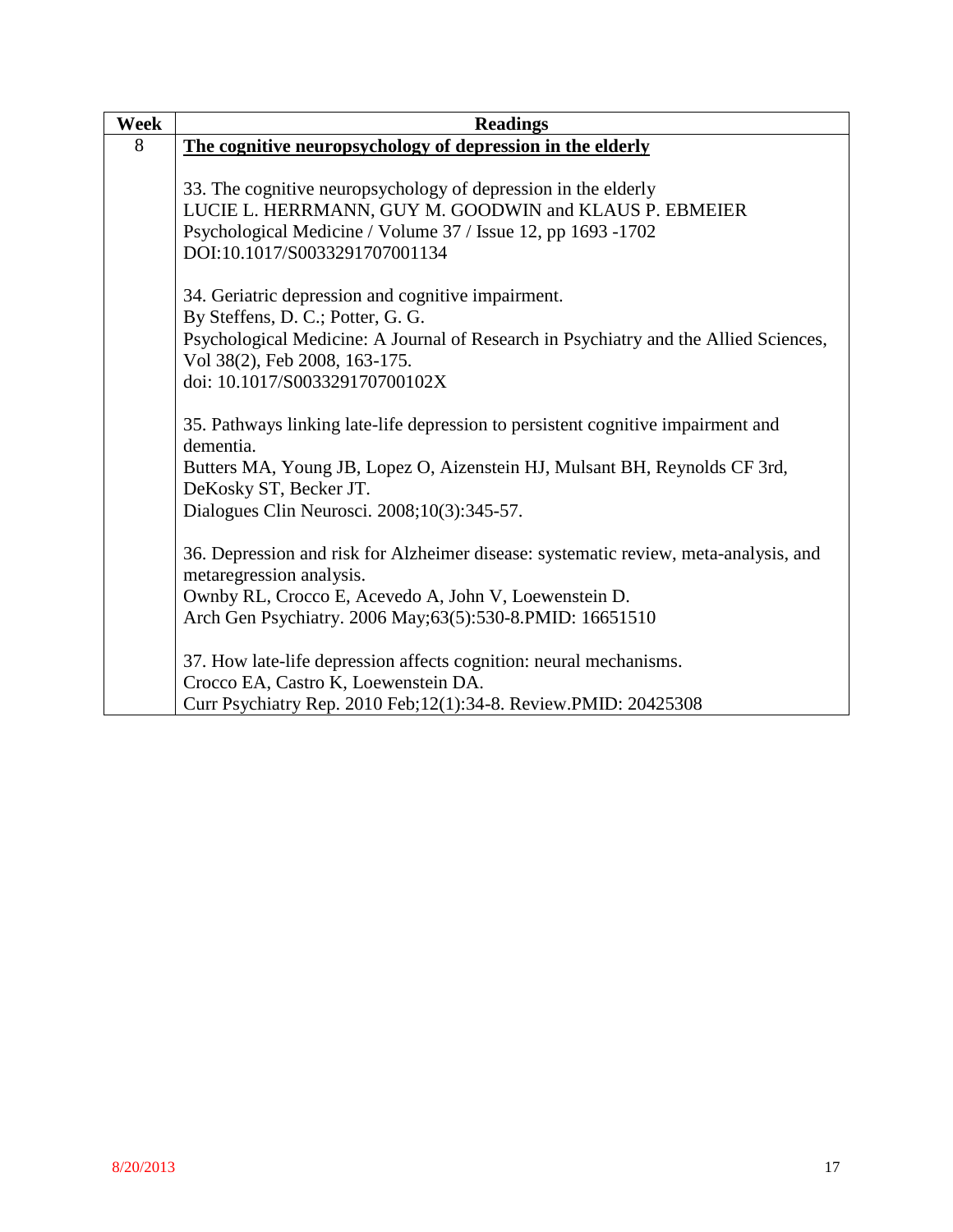| <b>Week</b> | <b>Readings</b>                                                                                                                                                                  |
|-------------|----------------------------------------------------------------------------------------------------------------------------------------------------------------------------------|
| 9           | Stress-diathesis models of cognitive aging: Sample case of post-operative cognitive                                                                                              |
|             | dysfunction                                                                                                                                                                      |
|             |                                                                                                                                                                                  |
|             | 38. Post operative cognitive disorders.                                                                                                                                          |
|             | Price, C. C., Tanner, J., Monk, T. G.                                                                                                                                            |
|             | In G. Mashour (Ed), Neuroscientific Foundations of Anesthesiology, Oxford University                                                                                             |
|             | Press. (in press).                                                                                                                                                               |
|             | 39. Defining postoperative cognitive dysfunction.                                                                                                                                |
|             | Rasmussen LS.                                                                                                                                                                    |
|             | Eur J Anaesthesiol. 1998 Nov; 15(6):761-4.                                                                                                                                       |
|             | PMID: 9884870                                                                                                                                                                    |
|             |                                                                                                                                                                                  |
|             | 406. Detection of postoperative cognitive decline after coronary artery bypass graft<br>surgery is affected by the number of neuropsychological tests in the assessment battery. |
|             | Lewis MS, Maruff P, Silbert BS, Evered LA, Scott DA.                                                                                                                             |
|             | Ann Thorac Surg. 2006 Jun;81(6):2097-104.                                                                                                                                        |
|             | PMID: 16731137                                                                                                                                                                   |
|             |                                                                                                                                                                                  |
|             | 41. Predictors of cognitive dysfunction after major noncardiac surgery.                                                                                                          |
|             | Monk TG, Weldon BC, Garvan CW, Dede DE, van der Aa MT, Heilman KM,                                                                                                               |
|             | Gravenstein JS.                                                                                                                                                                  |
|             | Anesthesiology. 2008 Jan; 108(1): 18-30.                                                                                                                                         |
|             | PMID: 18156878                                                                                                                                                                   |
|             |                                                                                                                                                                                  |
|             | 42. Interactive effects of stress and aging on structural plasticity in the prefrontal                                                                                           |
|             | cortex.                                                                                                                                                                          |
|             | Bloss EB, Janssen WG, McEwen BS, Morrison JH.                                                                                                                                    |
|             | J Neurosci. 2010 May 12;30(19):6726-31.                                                                                                                                          |
|             | PMID: 20463234                                                                                                                                                                   |
|             | 43. Cognitive reserve.                                                                                                                                                           |
|             | Stern Y.                                                                                                                                                                         |
|             | Neuropsychologia. 2009 Aug; 47(10): 2015-28. Epub 2009 Mar 13.                                                                                                                   |
|             | PMID: 19467352                                                                                                                                                                   |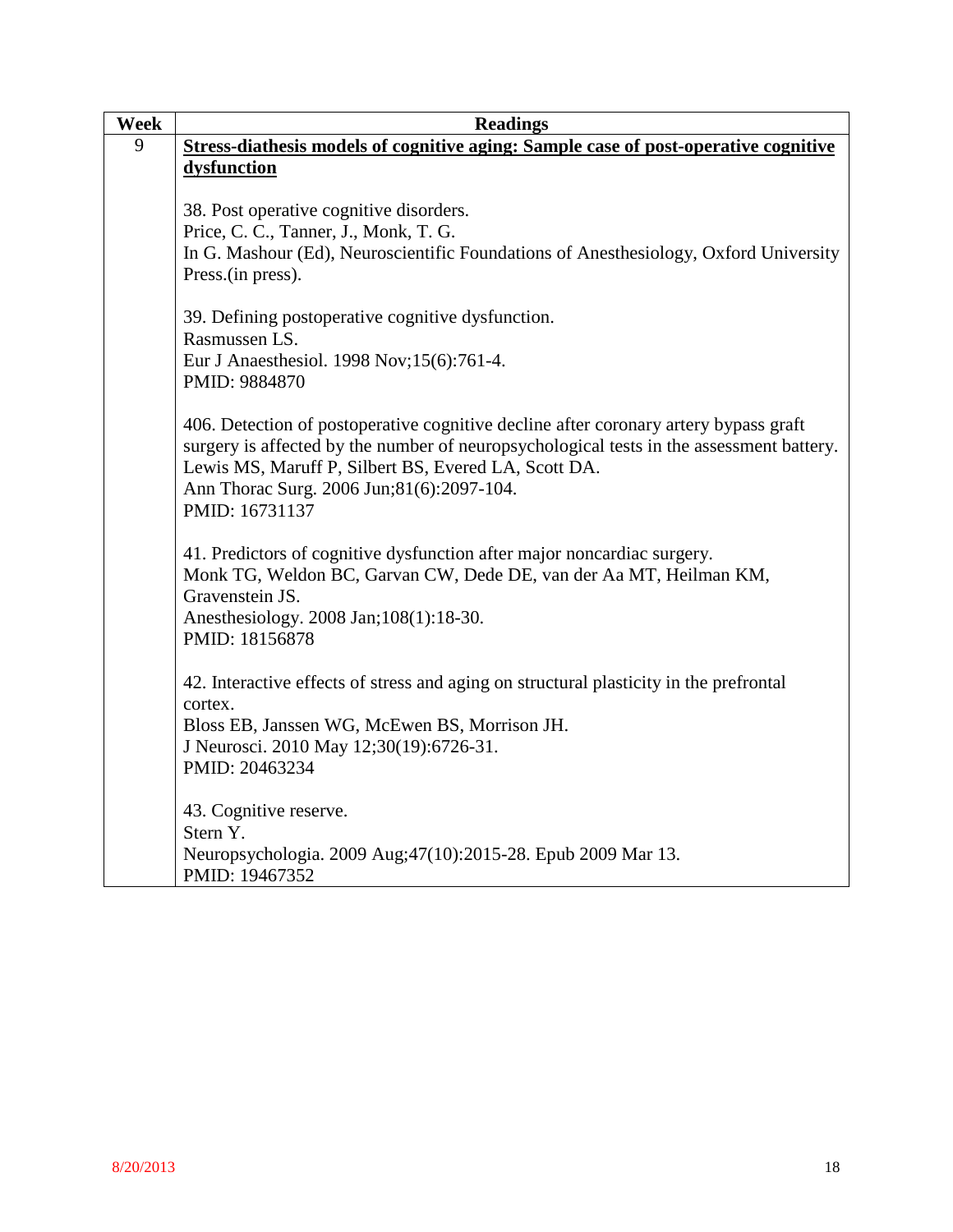| <b>Week</b> | <b>Readings</b>                                                                      |
|-------------|--------------------------------------------------------------------------------------|
| 10          | Cardiovascular function and its role in cognitive aging: Sample case from the        |
|             | laboratory of Ronald Cohen                                                           |
|             |                                                                                      |
|             | 44. Cognitive profiles in heart failure: A cluster analytic approach. doi:           |
|             | 10.1080/13803395.2012.663344 By Miller, Lindsay A.; Spitznagel, Mary Beth;           |
|             | Alosco, Michael L.; Cohen, Ronald A.; Raz, Naftali; Sweet, Lawrence H.; Colbert,     |
|             | Lisa; Josephson, Richard; Hughes, Joel; Rosneck, Jim; Gunstad, John Journal of       |
|             | Clinical and Experimental Neuropsychology, Vol 34(5), Jun 2012, 509-520.             |
|             |                                                                                      |
|             | 45. Obesity is associated with reduced white matter integrity in otherwise healthy   |
|             | adults. doi: 10.1038/oby.2010.312 By Stanek, Kelly M.; Grieve, Stuart M.; Brickman,  |
|             | Adam M.; Korgaonkar, Mayuresh S.; Paul, Robert H.; Cohen, Ronald A.; Gunstad,        |
|             | John J. Obesity, Vol 19(3), Mar 2011, 500-504.                                       |
|             |                                                                                      |
|             | 46. Longitudinal cognitive performance in older adults with cardiovascular disease:  |
|             | Evidence for improvement in heart failure. By Stanek, Kelly M.; Gunstad, John; Paul, |
|             | Robert H.; Poppas, Athena; Jefferson, Angela L.; Sweet, Lawrence H.; Hoth, Karin F.; |
|             | Haley, Andreana P.; Forman, Daniel E.; Cohen, Ronald A. Journal of Cardiovascular    |
|             | Nursing, Vol 24(3), May-Jun 2009, 192-197.                                           |
|             |                                                                                      |
|             | 47. The Relationship Between Frontal Gray Matter Volume and Cognition Varies         |
|             | Across the Healthy Adult Lifespan. doi: 10.1097/01.JGP.0000238502.40963.ac By        |
|             | Zimmerman, Molly E.; Brickman, Adam M.; Paul, Robert H.; Grieve, Stuart M.; Tate,    |
|             | David F.; Gunstad, John; Cohen, Ronald A.; Aloia, Mark S.; Williams, Leanne M.;      |
|             | Clark, C. Richard; Whitford, Thomas J.; Gordon, Evian The American Journal of        |
|             | Geriatric Psychiatry, Vol 14(10), Oct 2006, 823-833.                                 |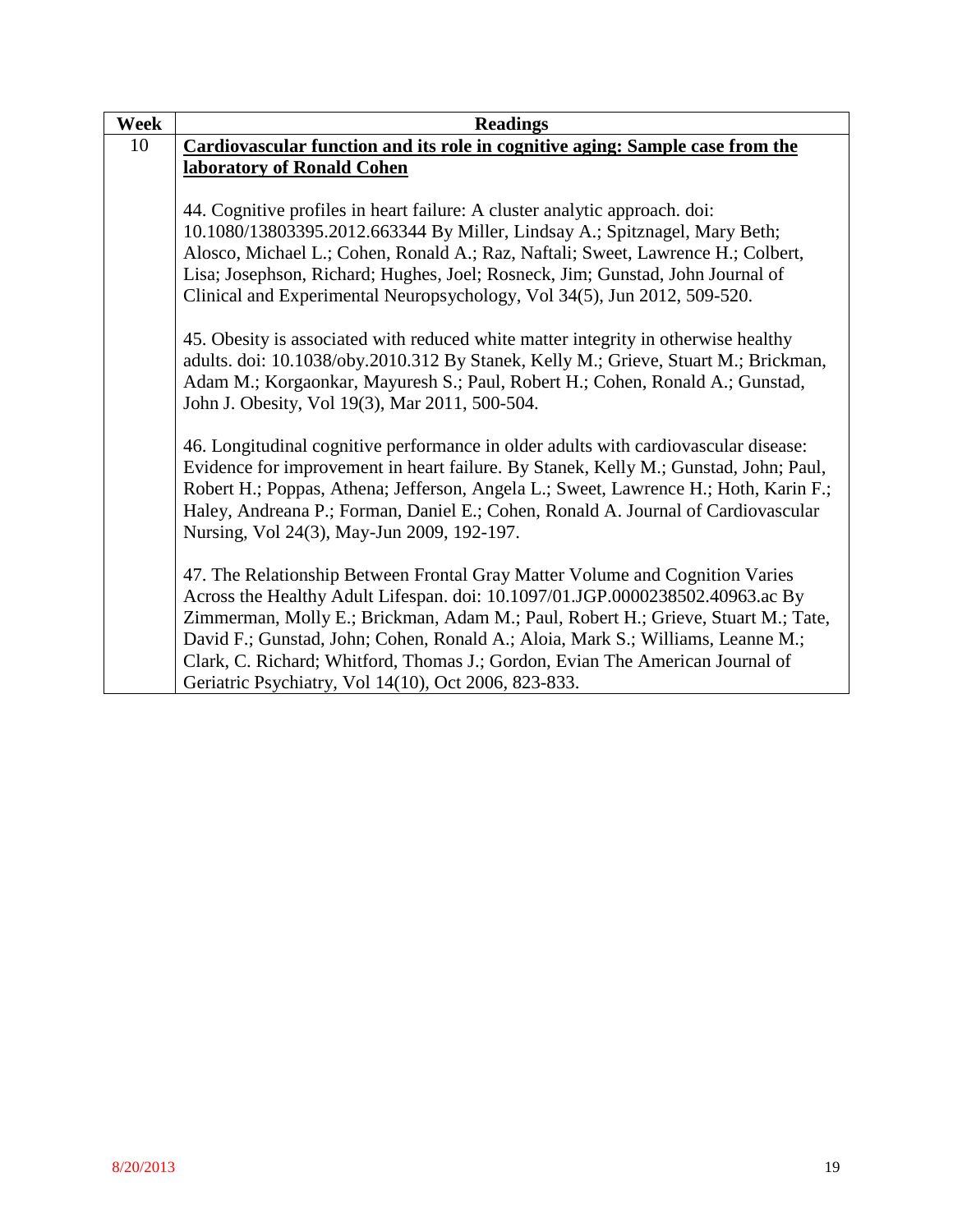| Week | <b>Readings</b>                                                                                                                                                                                                                                                                                                              |
|------|------------------------------------------------------------------------------------------------------------------------------------------------------------------------------------------------------------------------------------------------------------------------------------------------------------------------------|
| 11   | <b>Stroke: Cognitive sequelae</b>                                                                                                                                                                                                                                                                                            |
|      | 48. American Heart Association. Heart Disease and Stroke Statistics — 2010 Update                                                                                                                                                                                                                                            |
|      | 49. Worldwide stroke incidence and early case fatality reported in 56 population-based<br>studies: a systematic review.<br>Feigin VL, Lawes CM, Bennett DA, Barker-Collo SL, Parag V.<br>Lancet Neurol. 2009 Apr;8(4):355-69. Epub 2009 Feb 21.<br>PMID: 19233729                                                            |
|      | 502. Review of longer-term problems after disabling stroke<br>John Young, Jenni Murray and Anne Forster<br>Reviews in Clinical Gerontology / Volume 13 / Issue 01, pp 55 -65<br>DOI:10.1017/S0959259803013157 (About DOI)                                                                                                    |
|      | 51. Screening patients with stroke for rehabilitation needs: validation of the post-stroke<br>rehabilitation guidelines.<br>Edwards DF, Hahn MG, Baum CM, Perlmutter MS, Sheedy C, Dromerick AW.<br>Neurorehabil Neural Repair. 2006 Mar;20(1):42-8.<br>PMID: 16467277                                                       |
|      | 52. Domain-specific cognitive recovery after first-ever stroke: A follow-up study of<br>111 cases<br>Nys, GMS; Van Zandvoort, MJE; De Kort, PLM; et al.<br>JOURNAL OF THE INTERNATIONAL NEUROPSYCHOLOGICAL SOCIETY, 11<br>$(7)$ : 795-806 NOV 2005                                                                           |
|      | 53. Evolution of Cognitive Impairment After Stroke and Risk Factors for Delayed<br>Progression<br>BY del Ser, Teodoro MD, PhD; Barba, Raquel MD, PhD; Morin, Maria M. MD;<br>Domingo, Julio MD; Cemillan, Carlos MD; Pondal, Margarita MD; Vivancos, Jose<br><b>MD</b><br>Stroke, Volume 36(12), December 2005, pp 2670-2675 |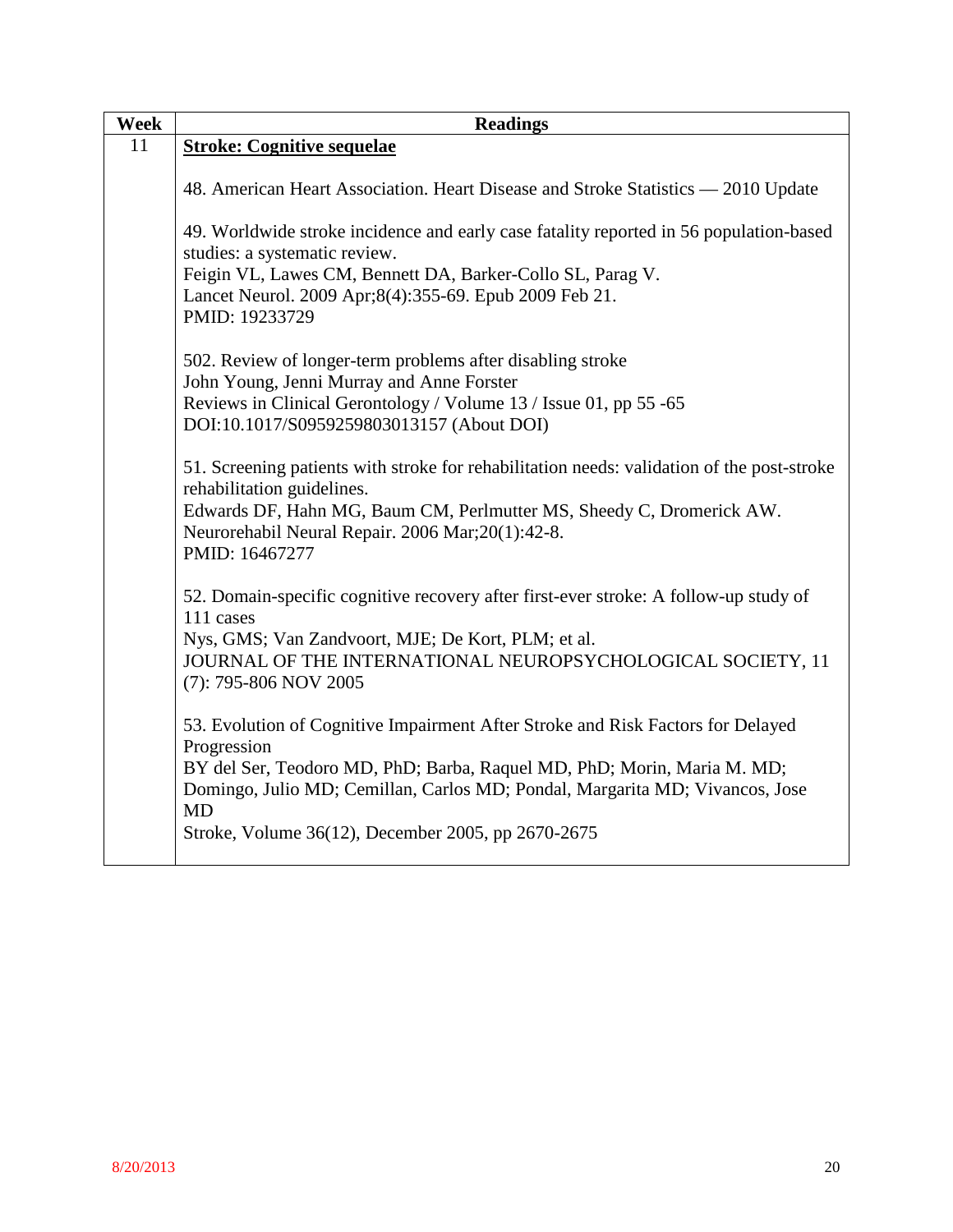| Week | <b>Readings</b>                                                                                   |
|------|---------------------------------------------------------------------------------------------------|
| 12   | Parkinson's disease: Cognitive sequelae                                                           |
|      |                                                                                                   |
|      | 54. Cognitive dysfunction in Parkinson's disease: the role of frontostriatal circuitry.           |
|      | Owen AM.                                                                                          |
|      | Neuroscientist. 2004 Dec; 10(6): 525-37. Review. PMID: 15534038                                   |
|      |                                                                                                   |
|      | 55. The progression of Parkinson disease: a hypothesis.                                           |
|      | Lang AE.<br>Neurology. 2007 Mar 20;68(12):948-52. PMID: 17372132                                  |
|      |                                                                                                   |
|      | 56. The distinct cognitive syndromes of Parkinson's disease: 5 year follow-up of the              |
|      | CamPaIGN cohort.<br>Williams-Gray CH, Evans JR, Goris A, Foltynie T, Ban M, Robbins TW, Brayne C, |
|      | Kolachana BS, Weinberger DR, Sawcer SJ, Barker RA.                                                |
|      | Brain. 2009 Nov;132(Pt 11):2958-69. Epub 2009 Oct 7.PMID: 19812213                                |
|      |                                                                                                   |
|      | 57. Neurotransmitter changes in dementia with Lewy bodies and Parkinson disease                   |
|      | dementia in vivo.                                                                                 |
|      | Klein JC, Eggers C, Kalbe E, Weisenbach S, Hohmann C, Vollmar S, Baudrexel S,                     |
|      | Diederich NJ, Heiss WD, Hilker R.                                                                 |
|      | Neurology. 2010 Mar 16;74(11):885-92. Epub 2010 Feb 24. PMID: 20181924                            |
|      | 58. DLB and PDD boundary issues: diagnosis, treatment, molecular pathology, and                   |
|      | biomarkers.                                                                                       |
|      | Lippa CF, Duda JE, Grossman M, Hurtig HI, Aarsland D, Boeve BF, Brooks DJ,                        |
|      | Dickson DW, Dubois B, Emre M, Fahn S, Farmer JM, Galasko D, Galvin JE, Goetz                      |
|      | CG, Growdon JH, Gwinn-Hardy KA, Hardy J, Heutink P, Iwatsubo T, Kosaka K, Lee                     |
|      | VM, Leverenz JB, Masliah E, McKeith IG, Nussbaum RL, Olanow CW, Ravina BM,                        |
|      | Singleton AB, Tanner CM, Trojanowski JQ, Wszolek ZK; DLB/PDD Working Group.                       |
|      | Neurology. 2007 Mar 13;68(11):812-9.                                                              |
|      | PMID: 17353469                                                                                    |
|      | 59. Deep Brain Stimulation and the Role of the Neuropsychologist.                                 |
|      | By Okun, Michael S.; Rodriguez, Ramon L.; Mikos, Ania; Miller, Kimberly; Kellison,                |
|      | Ida; Kirsch-Darrow, Lindsey; Wint, Dylan P.; Springer, Utaka; Fernandez, Hubert H.;               |
|      | Foote, Kelly D.; Crucian, Gregory; Bowers, Dawn                                                   |
|      | The Clinical Neuropsychologist, Vol 21(1), Jan 2007, 162-189.                                     |
|      | doi: 10.1080/13825580601025940                                                                    |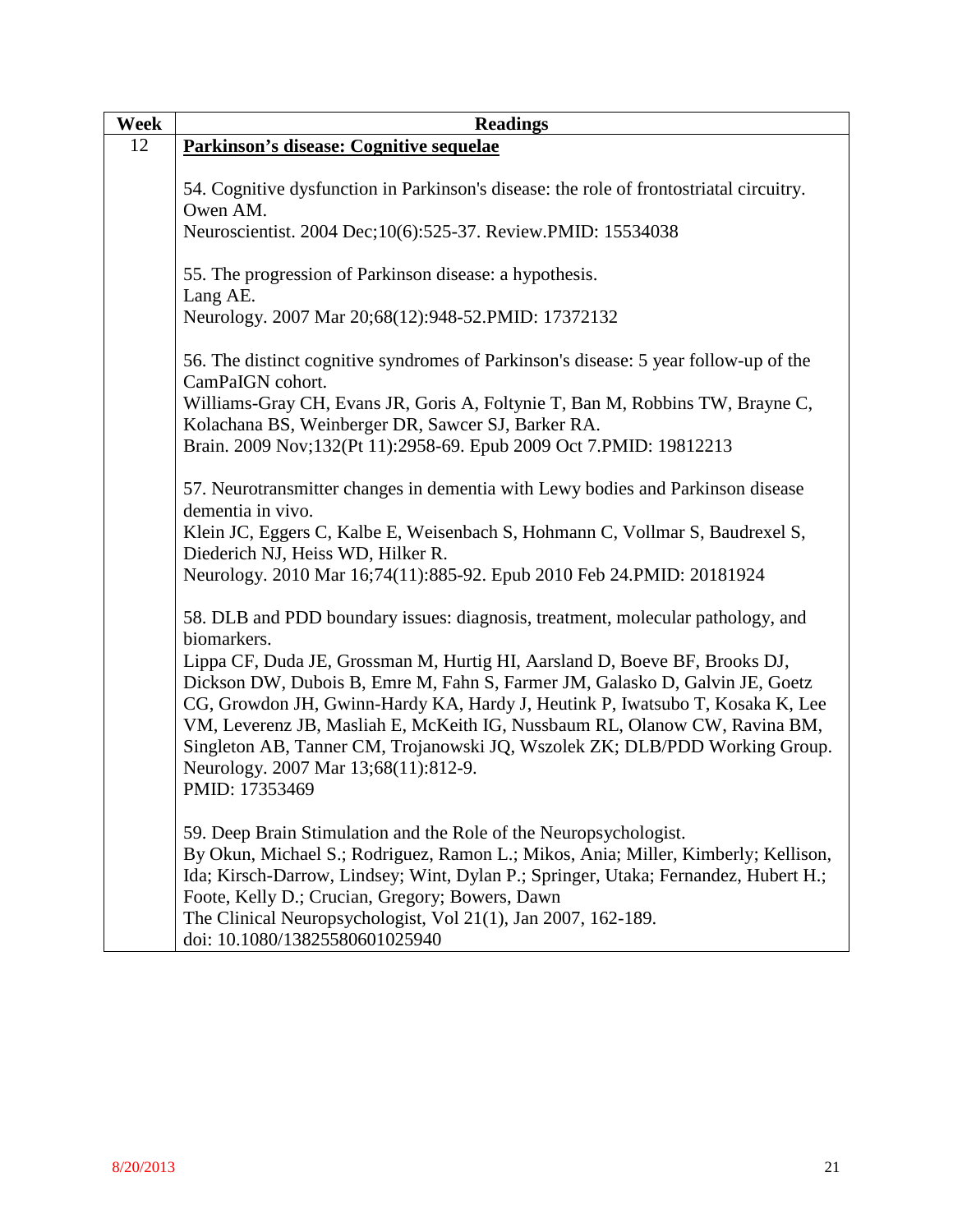| Week | <b>Readings</b>                                                                          |
|------|------------------------------------------------------------------------------------------|
| 13   | <b>Physical exercise interventions</b>                                                   |
|      |                                                                                          |
|      | 60. Neurocognitive aging and cardiovascular fitness: recent findings and future          |
|      | directions.                                                                              |
|      | Colcombe SJ, Kramer AF, McAuley E, Erickson KI, Scalf P.                                 |
|      | J Mol Neurosci. 2004;24(1):9-14. Review.PMID: 15314244                                   |
|      | 61. Capitalizing on cortical plasticity: influence of physical activity on cognition and |
|      | brain function.                                                                          |
|      | Kramer AF, Erickson KI.                                                                  |
|      | Trends Cogn Sci. 2007 Aug;11(8):342-8. Epub 2007 Jul 12. Review.PMID: 17629545           |
|      |                                                                                          |
|      | 62. The effects of physical exercise on depressive symptoms among the aged: a            |
|      | systematic review.                                                                       |
|      | Sjösten N, Kivelä SL.                                                                    |
|      | Int J Geriatr Psychiatry. 2006 May;21(5):410-8. Review.PMID: 16676285                    |
|      | 63. Fitness Effects on the Cognitive Function of Older Adults: A Meta-Analytic Study     |
|      | By Stanley Colcombe and Arthur F. Kramer                                                 |
|      | Psychological Science 2003 14: 125, DOI: 10.1111/1467-9280.t01-1-01430                   |
| 14   | <b>Cognitive interventions</b>                                                           |
|      |                                                                                          |
|      | 64. Enrichment effects on adult cognitive development: Can the functional capacity of    |
|      | older adults be preserved and enhanced?                                                  |
|      | By Hertzog, Christopher; Kramer, Arthur F.; Wilson, Robert S.; Lindenberger, Ulman       |
|      | Psychological Science in the Public Interest, Vol 9(1), Oct 2008, 1-65.                  |
|      | 65. Intervening with Late-Life Cognition: Lessons from the ACTIVE Study.                 |
|      | Marsiske, M.                                                                             |
|      | Monograph published by the American Society on Aging, San Franciso: CA. (2009).          |
|      |                                                                                          |
|      | 66. Can training in a real-time strategy video game attenuate cognitive decline in older |
|      | adults?                                                                                  |
|      | Basak, Chandramallika; Boot, Walter R.; Voss, Michelle W.; Kramer, Arthur F.             |
|      | Psychology and Aging, Vol 23(4), Dec 2008, 765-777. doi: 10.1037/a0013494                |
|      | 67. Kueider AM, Parisi JM, Gross AL, Rebok GW (2012) Computerized Cognitive              |
|      | Training with Older Adults: A Systematic Review. PLoS ONE 7(7): e40588.                  |
|      | doi:10.1371/journal.pone.0040588                                                         |
|      |                                                                                          |
|      | 68. Susanne M. Jaeggi, Martin Buschkuehl, John Jonides, & Walter J. Perri (2008).        |
|      | Improving fluid intelligence with training on working memory. PNAS May 13, 2008          |
|      | vol. 105 no. 19 6829-6833, doi: 10.1073/pnas.0801268105                                  |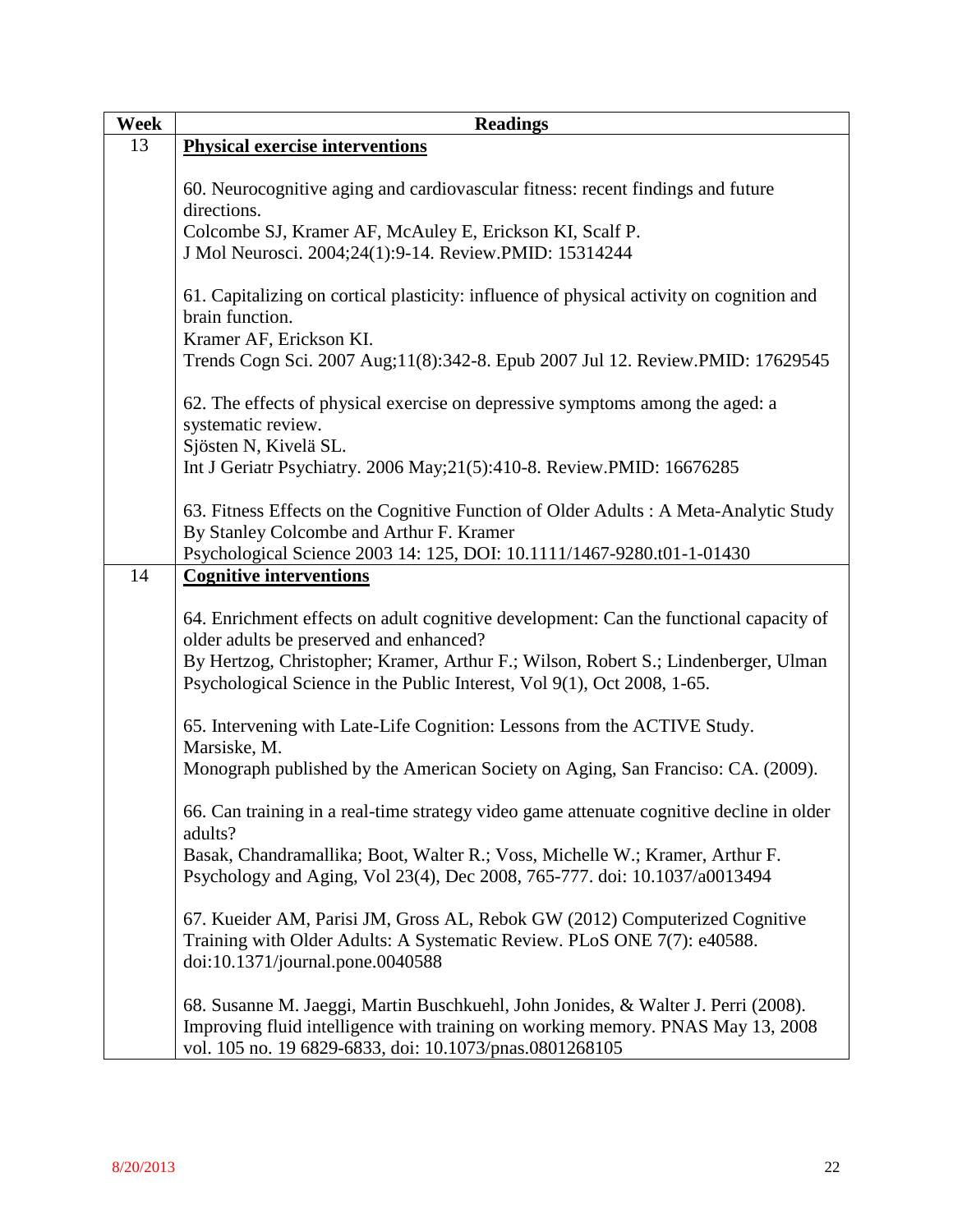| Week | <b>Readings</b>                                                                                                                                                                                                                                                                                              |
|------|--------------------------------------------------------------------------------------------------------------------------------------------------------------------------------------------------------------------------------------------------------------------------------------------------------------|
| 15   | <b>Mechanisms of Age-Related Cognitive Change and Targets for Intervention</b>                                                                                                                                                                                                                               |
|      |                                                                                                                                                                                                                                                                                                              |
|      | 69. Kenneth S. Kosik, Peter R. Rapp, Naftali Raz, Scott A. Small, J. David Sweatt, and                                                                                                                                                                                                                       |
|      | Li-Huei Tsai (2012) Mechanisms of Age-Related Cognitive Change and Targets for                                                                                                                                                                                                                               |
|      | Intervention: Epigenetics J Gerontol A Biol Sci Med Sci 2012 67: 741-746                                                                                                                                                                                                                                     |
|      | 70. Charles DeCarli, Claudia Kawas, John H. Morrison, Patricia A. Reuter-Lorenz,<br>Reisa A. Sperling, and Clinton B. Wright (2012) Mechanisms of Age-Related<br>Cognitive Change and Targets for Intervention: Neural Circuits, Networks, and<br>Plasticity. J Gerontol A Biol Sci Med Sci 2012 67: 747-753 |
|      | 71. Suzanne Craft, Thomas C. Foster, Philip W. Landfield, Steven F. Maier, Susan M.<br>Resnick, and Kristine Yaffe (2012) Mechanisms of Age-Related Cognitive Change and<br>Targets for Intervention: Inflammatory, Oxidative, and Metabolic Processes J Gerontol<br>A Biol Sci Med Sci 2012 67: 754-759.    |
|      | 72. William S. Kremen, Margie E. Lachman, Jens C. Pruessner, Martin Sliwinski, and<br>Robert S. Wilson (2012) Mechanisms of Age-Related Cognitive Change and Targets<br>for Intervention: Social Interactions and Stress. J Gerontol A Biol Sci Med Sci 2012<br>67: 760-765                                  |
|      | 73. Eric M. Reiman, Roberta Diaz Brinton, Russell Katz, Ronald C. Petersen, Selam<br>Negash, Dan Mungas, and Paul S. Aisen (2012). Considerations in the Design of<br>Clinical Trials for Cognitive Aging. J Gerontol A Biol Sci Med Sci 2012 67: 766-772                                                    |

# **Caveat:**

The above schedule and procedures in this course are subject to change in the event of extenuating circumstances. Any changes will be announced *in class*, and the student is personally responsible for obtaining updated information regarding those changes.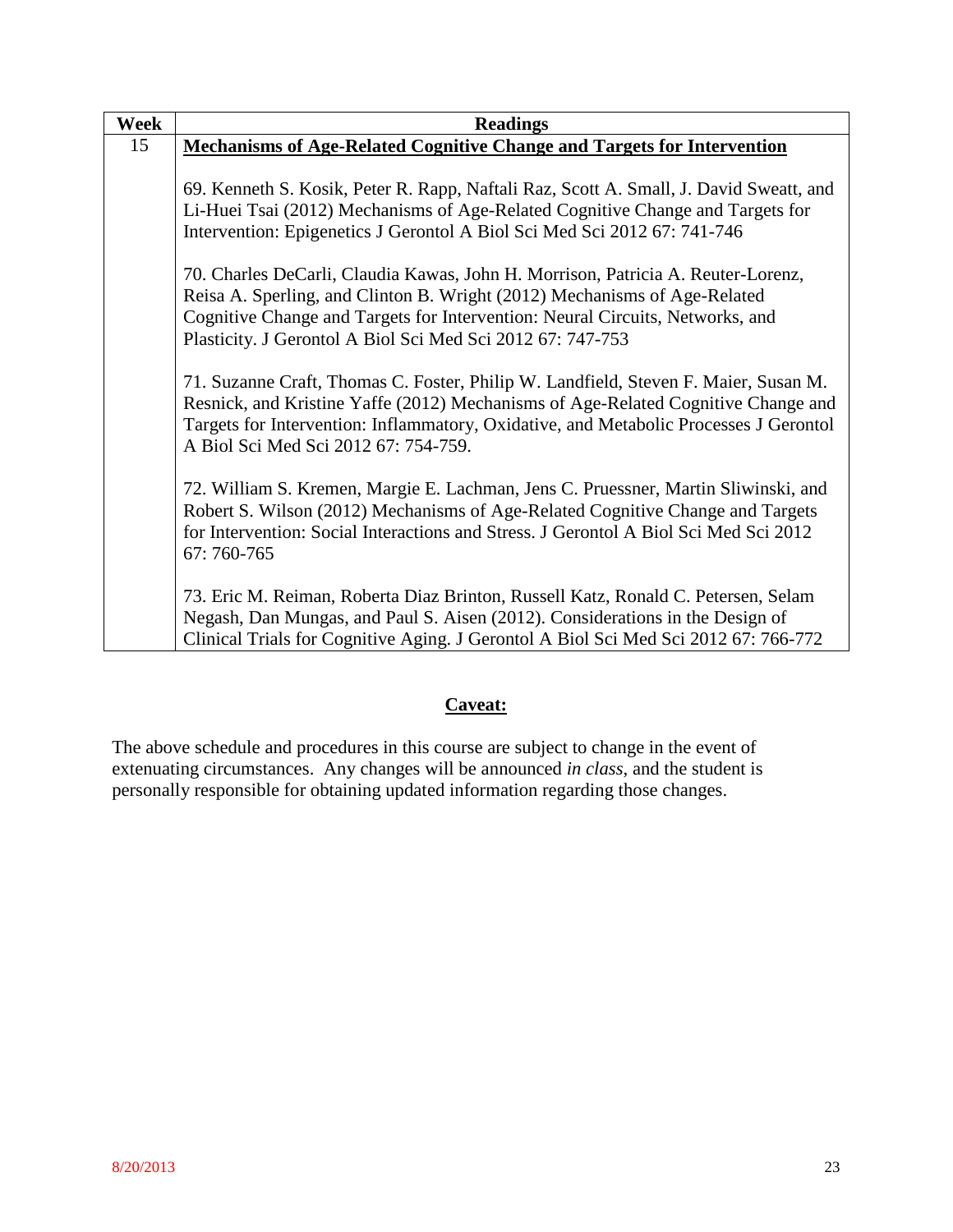## **Appendix A: Objectives**

The APA has specific requirements regarding how those objectives should be written, shown below:

#### **Writing Behavioral Learning Objectives and Assessments**

- Learning objectives, or learning outcomes, are statements that clearly describe what the learner will know or be able to do as a result of having attended an educational program or activity.
- Learning objectives must be *observable and measurable*.
- Learning objectives should  $(1)$  focus on the learner, and  $(2)$  contain action verbs that describe measurable behaviors

#### **Verbs to use when writing learning objectives:**

- list, describe, recite, write
- compute, discuss, explain, predict
- apply, demonstrate, prepare, use
- analyze, design, select, utilize
- compile, create, plan, revise
- assess, compare, rate, critique

#### **Verbs to avoid when writing learning objectives:**

- know, understand
- learn, appreciate
- become aware of, become familiar with

#### **Example of well-written learning objectives:**

This workshop is designed to help you:

- 1. *Summarize* basic hypnosis theory and technique;
- 2. *Observe* demonstrations of hypnotic technique and phenomena;
- 3. *Recognize* differences between acute and chronic pain;
- 4. *Utilize* hypnosis in controlling acute pain;
- 5. *Apply* post-hypnotic suggestions to chronic pain; and
- 6. *Practice* hypnotic technique in dyads.

#### Illustrative Learning Objectives

#### Title**:** *Succeeding in an Academic Career*

At the conclusion of this program, participants will be able to:

#### **Insufficient Learning Objectives**

- 1. identify the advantages in advancing one's career of having a systematic research program
- 2. manage the complexities of scheduling research assistants, supervisees and other helpers
- 3. negotiate the ins and outs of getting publications and grants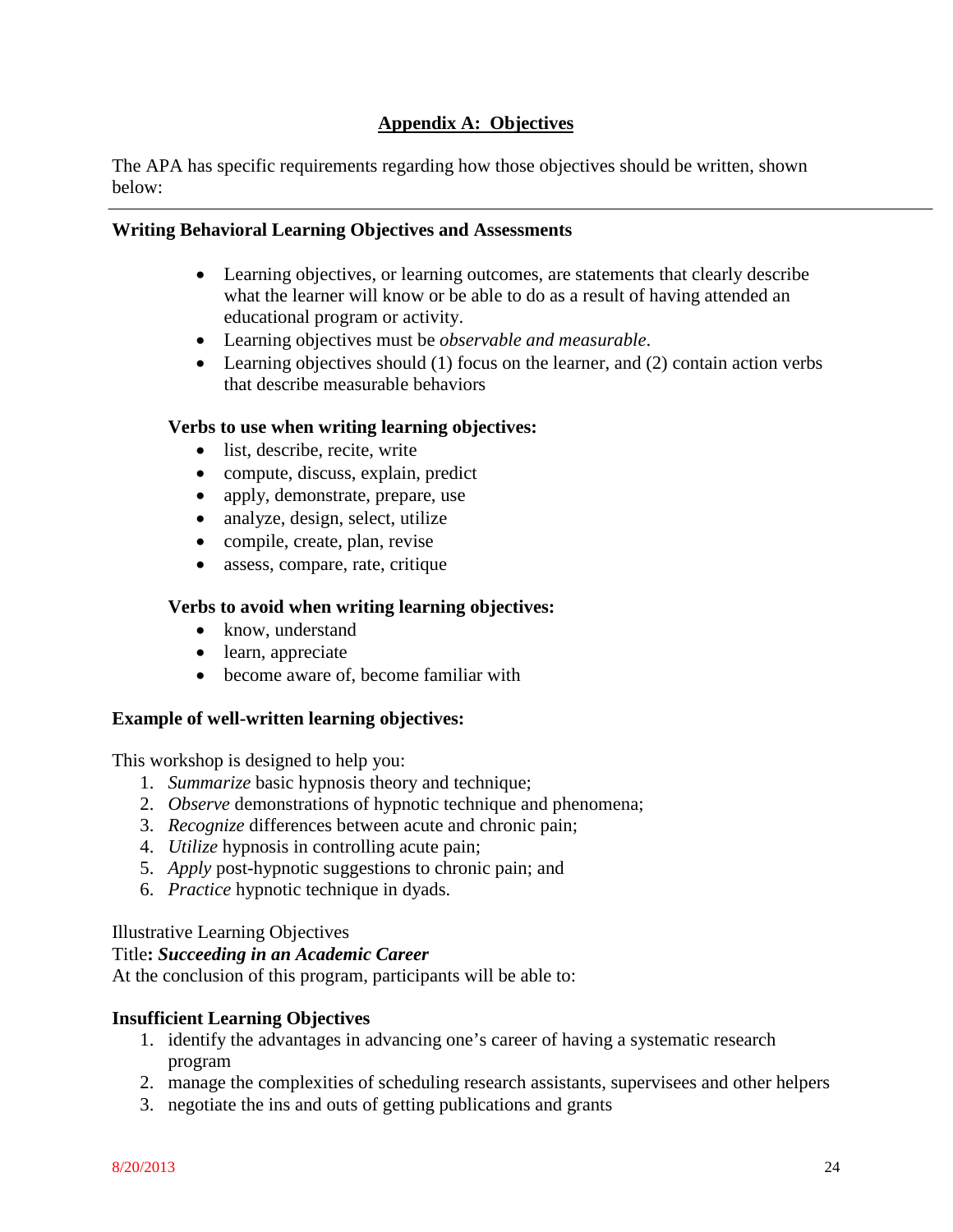- 4. discharge advising obligations while still having time to write
- 5. increase chances for retention, tenure, and promotion through understanding academic policies and the administrative structure

#### **Acceptable learning objective**s

- 1. identify the practical applications for teaching effectiveness of building a systematic research program
- 2. identify relevant ethical codes associated with research, clinical, or academic supervision with students
- 3. negotiate the regulatory and ethical information regarding publication and grant writing with colleagues or students
- 4. apply appropriate mentoring skills for maximal student growth
- 5. use an understanding of academic policies and the administrative structure to create more efficient classrooms and labs

*Note: Insufficient learning objectives identify the advantages that might accrue to the individual faculty member, but fail to link these to improved services and the broader regulatory, ethical or professional issues that might also serve broader constituents within this context. By contrast, the acceptable learning objectives effectively tie the knowledge gains associated with this program to the effective functioning of the students and the administrative units associated with the faculty's functioning, and highlight the professional and scientific gains that would be expected to accrue as a result of the program.*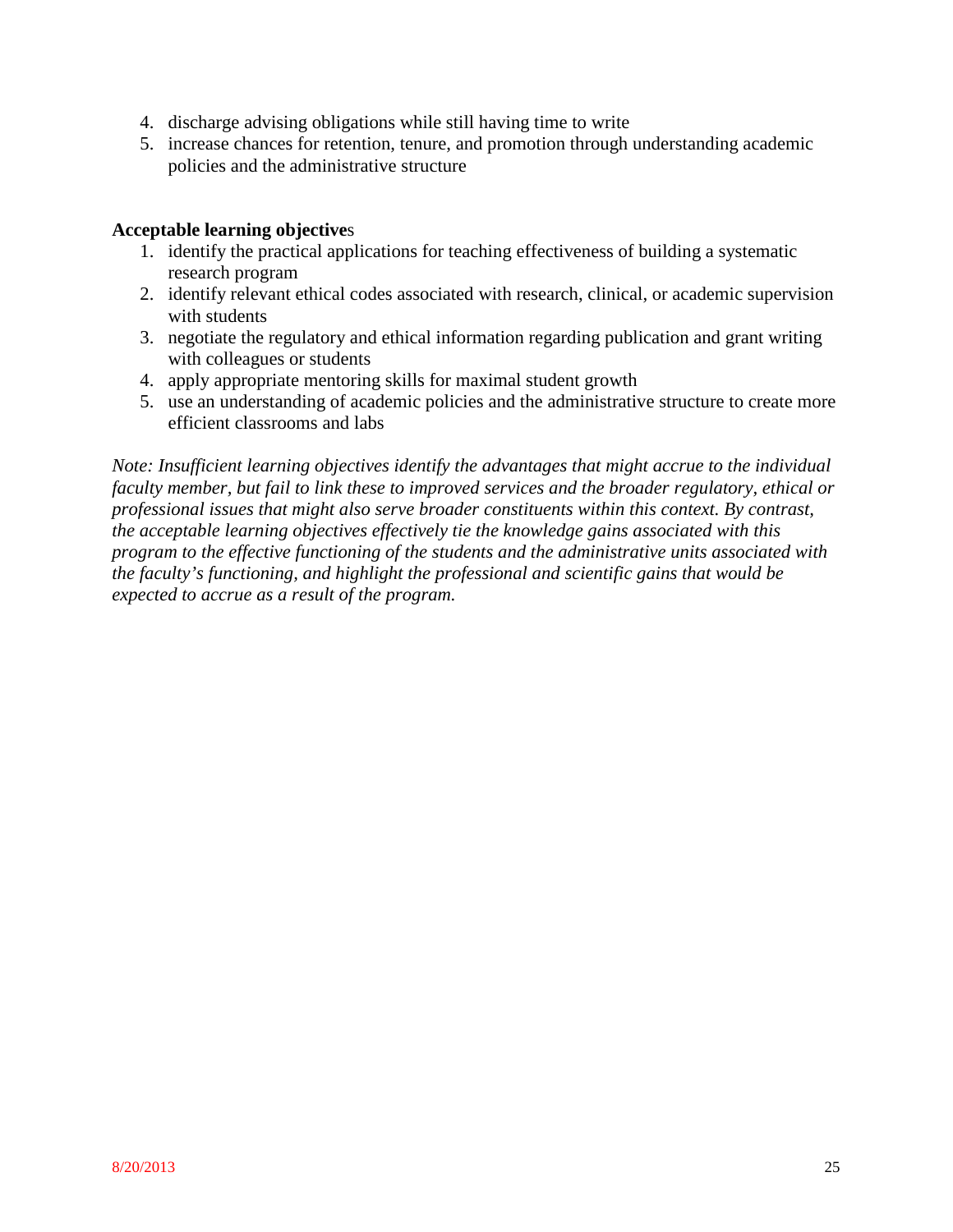### **Appendix B: Acceptable Collaboration**

#### On Collaboration

What constitutes acceptable levels of collaboration in this class? Please just treat this as "continuing education". It is here for your reference, but if (after reading this) you feel like you may have gone beyond acceptable and want to discuss it, please get in touch with me or one of the teaching assistants at your convenience.

The short answer about how much collaboration is acceptable is "As specified in the syllabus, and in the UF Honor Code". Let's review those items quickly, and then go a little deeper.

#### ========= 1. UF Honor Code:

A key phrase in this honor code relates to "ambiguity": "It is the responsibility of the student to seek clarification on whether or not use of materials or collaboration or consultation with another person is authorized prior to engaging in any act of such use, collaboration or consultation. If a faculty member has authorized a student to use materials or to collaborate or consult with another person in limited circumstances, the student shall not exceed that authority. If the student wishes to use any materials or collaborate or consult with another person in circumstances to which the authority does not plainly extend, the student shall first ascertain with the faculty member whether the use of materials, collaboration or consultation is authorized. "

http://regulations.ufl.edu/chapter4/4041-2008.pdf

Key phrasing with regard to collaboration:

(a) Plagiarism. A student shall not represent as the student's own work all or any portion of the work of another. Plagiarism includes but is not limited to:

1. Quoting oral or written materials including but not limited to those found on the internet, whether published or unpublished, without proper attribution.

2. Submitting a document or assignment which in whole or in part is identical or substantially identical to a document or assignment not authored by the student.

(b) Unauthorized Use of Materials or Resources ("Cheating"). A student shall not use unauthorized materials or resources in an academic activity. Unauthorized materials or resources shall include:

1. Any paper or project authored by the student and presented by the student for the satisfaction of any academic requirement if the student previously submitted substantially the same paper or project to satisfy an academic requirement and did not receive express authorization to resubmit the paper or project.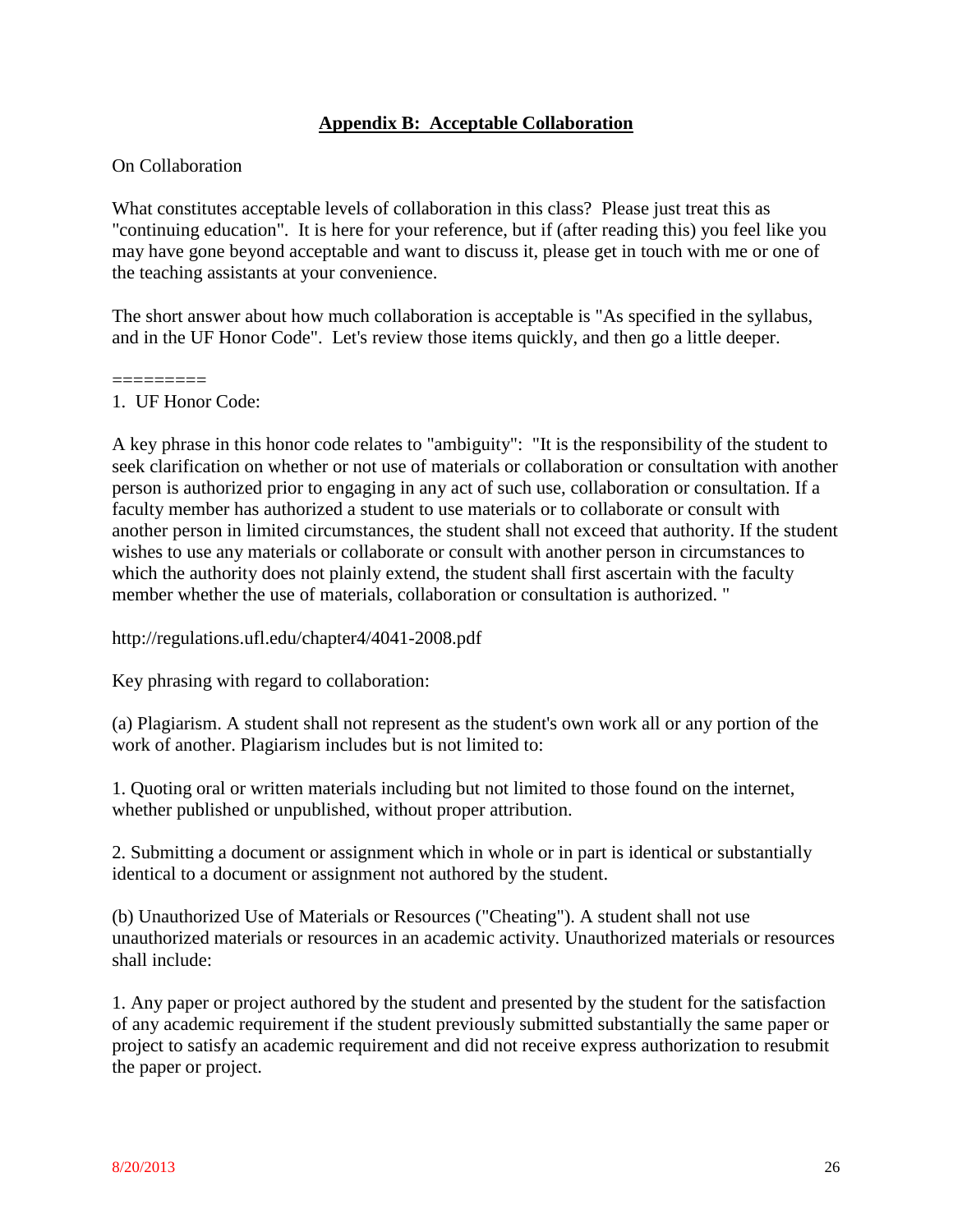2. Any materials or resources prepared by another student and used without the other student's express consent or without proper attribution to the other student.

3. Any materials or resources which the faculty member has notified the student or the class are prohibited.

4. Use of a cheat sheet when not authorized to do so or use of any other resources or materials during an examination, quiz, or other academic activity without the express permission of the faculty member, whether access to such resource or materials is through a cell phone, PDA, other electronic device, or any other means.

(c) Prohibited Collaboration or Consultation. A student shall not collaborate or consult with another person on any academic activity unless the student has the express authorization from the faculty member.

1. Prohibited collaboration or consultation shall include but is not limited to:

a. Collaborating when not authorized to do so on an examination, take-home test, writing project, assignment, or course work.

b. Collaborating or consulting in any other academic or co-curricular activity after receiving notice that such conduct is prohibited.

c. Looking at another student's examination or quiz during the time an examination or quiz is given. Communication by any means during that time, including but not limited to communication through text messaging, telephone, e-mail, other writing or verbally, is prohibited unless expressly authorized.

2. It is the responsibility of the student to seek clarification on whether or not use of materials or collaboration or consultation with another person is authorized prior to engaging in any act of such use, collaboration or consultation. If a faculty member has authorized a student to use materials or to collaborate or consult with another person in limited circumstances, the student shall not exceed that authority. If the student wishes to use any materials or collaborate or consult with another person in circumstances to which the authority does not plainly extend, the student shall first ascertain with the faculty member whether the use of materials, collaboration or consultation is authorized.

#### ========= 2. Syllabus:

The syllabus says:

"On all work submitted for credit by students at the University of Florida, the following pledge is either required or implied:

"On my honor, I have neither given nor received unauthorized aid in doing this assignment".